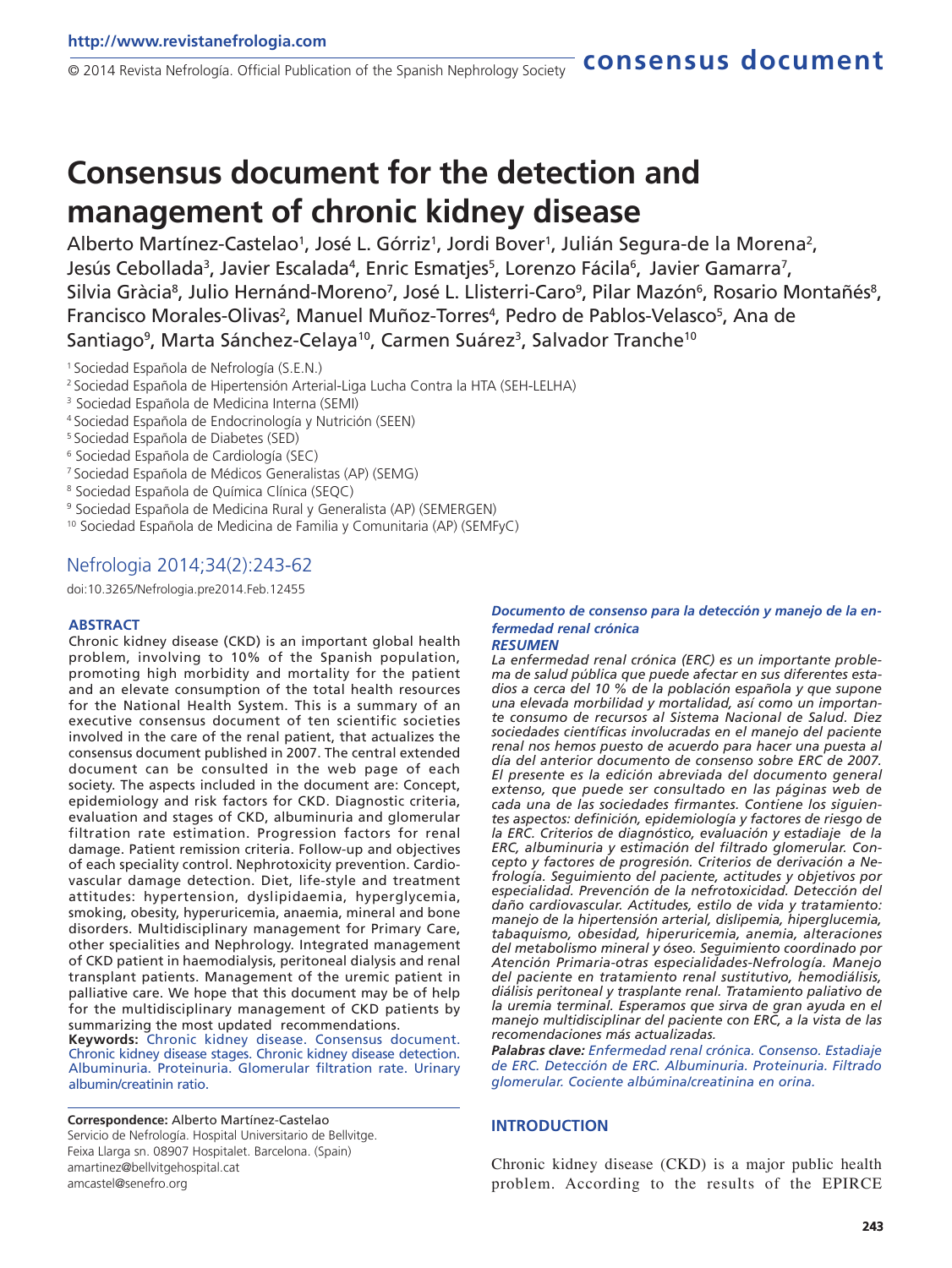(Epidemiology of Chronic Renal Failure in Spain) study, designed to obtain information about the prevalence of CKD in Spain, promoted by the Spanish Society of Nephrology (S.E.N.) with the support of the Ministry of Health and Consumption, 9.24% of the adult population has some degree of CKD.<sup>1</sup> 6.83% of the population has a glomerular filtration rate (GFR) of less than  $60 \text{ml/min}/1.73 \text{m}^2$ , with this percentage being 20.6% in those over 64 years of age. As well as high prevalence, CKD is associated with high cardiovascular morbidity and mortality and very significant costs. In Spain, the annual cost of treatment in the most advanced stages of CKD is estimated to be more than 800 million euros.<sup>2</sup>

Conveying in one document both CKD detection strategies and risk situations in which there is a high likelihood of progression to end-stage renal disease or higher morbidity and mortality will undoubtedly help identify individuals who are at higher risk of renal progression or cardiovascular complications at an early stage. Likewise, establishing strategies for preventing and managing CKD and its complications by Primary Care, as well as criteria for the appropriate referral of patients to Nephrology comprise the aspects covered in this document. Its purpose is, therefore, to prevent, detect, refer to the specialist and manage CKD, with the aim of improving kidney health and prognosis in our patients.

This consensus document arises from the need to revise and update the previous document developed in 2007 by S.E.N.-SEMFyC (Spanish Society of Family and Community Medicine) on  $CKD$ ,<sup>3</sup> after an extensive review of the most recent literature and the latest clinical practice recommendations. The methodology used herein was based on a critical review of the main clinical guidelines on CKD and on the occasional support of the few randomised studies in CKD patients.

We considered it appropriate to involve in its drafting scientific societies whose objectives include care for kidney patients and, we therefore developed the consensus between the ten signatory societies. Each of them appointed its representatives (who appear as authors) in the drafting of the document, which was subsequently submitted for approval by their respective boards of directors. The document was displayed on the webpages of ten societies and was open to possible suggestions by their members. These suggestions were incorporated into the final complete text and were also sent for display on the respective webpages of the signatory societies.

This document is an abridged summary of the original document.

## **CHRONIC KIDNEY DISEASE: DEFINITION AND EPIDEMIOLOGY**

All of the guidelines consulted, $4.5$  including the current 2012 KDIGO (Kidney Disease Improving Global Outcomes) guidelines, published in January  $2013$ , confirmed the definition of CKD (independently of the clinical diagnosis) as the presence, for at least THREE MONTHS, of:

- an eGFR (estimated glomerular filtration rate) less than  $60$ ml/min/1.73m<sup>2</sup>.
- Or renal lesion.

**Renal lesion** may be revealed directly from histological abnormalities in the renal biopsy or indirectly through the presence of **albuminuria** or **urinary sediment**  abnormalities or by using **imaging** techniques.

In Spain, it is estimated that 9.24% of the adult population suffers from some degree of CKD, with 6.83% of the general population having stages 3-5 CKD. CKD prevalence is increasing due to an ageing population, the increased prevalence of risk factors such as cardiovascular disease and diabetes mellitus (DM), high blood pressure (HBP) or obesity and, obviously, due to its early diagnosis. It is estimated that renal replacement therapy consumes 2.5% of the National Health System's budget and more than 4% of that of Specialist Care.<sup>2</sup>

## **Chronic kidney disease risk factors**

The continuous conceptual CKD model<sup>7</sup> includes risk factors for each phase, which are classified into susceptibility, initiating, progression and end-stage factors (Table 1). Some risk factors may be included in the susceptibility, initiating and progression factor categories, such as HBP.

## **Chronic kidney disease screening**

CKD screening in risk populations should be carried out by assessing the eGFR and albuminuria at least once a year. The diagnosis must not be based on one SINGLE eGFR and/or albuminuria test and must ALWAYS be confirmed.

We recommend CKD screening in patients with HBP, type 2 DM or established cardiovascular disease. Likewise, its screening is advised in individuals older than 60 years of age, those who are obese (body mass index  $[BMI] > 35 \text{kg/m}^2$ , with type 1 DM for more than five years, patients with first degree relatives who have kidney disease or hereditary kidney diseases, patients with urinary tract obstruction diseases, patients on prolonged treatment with nephrotoxic drugs (including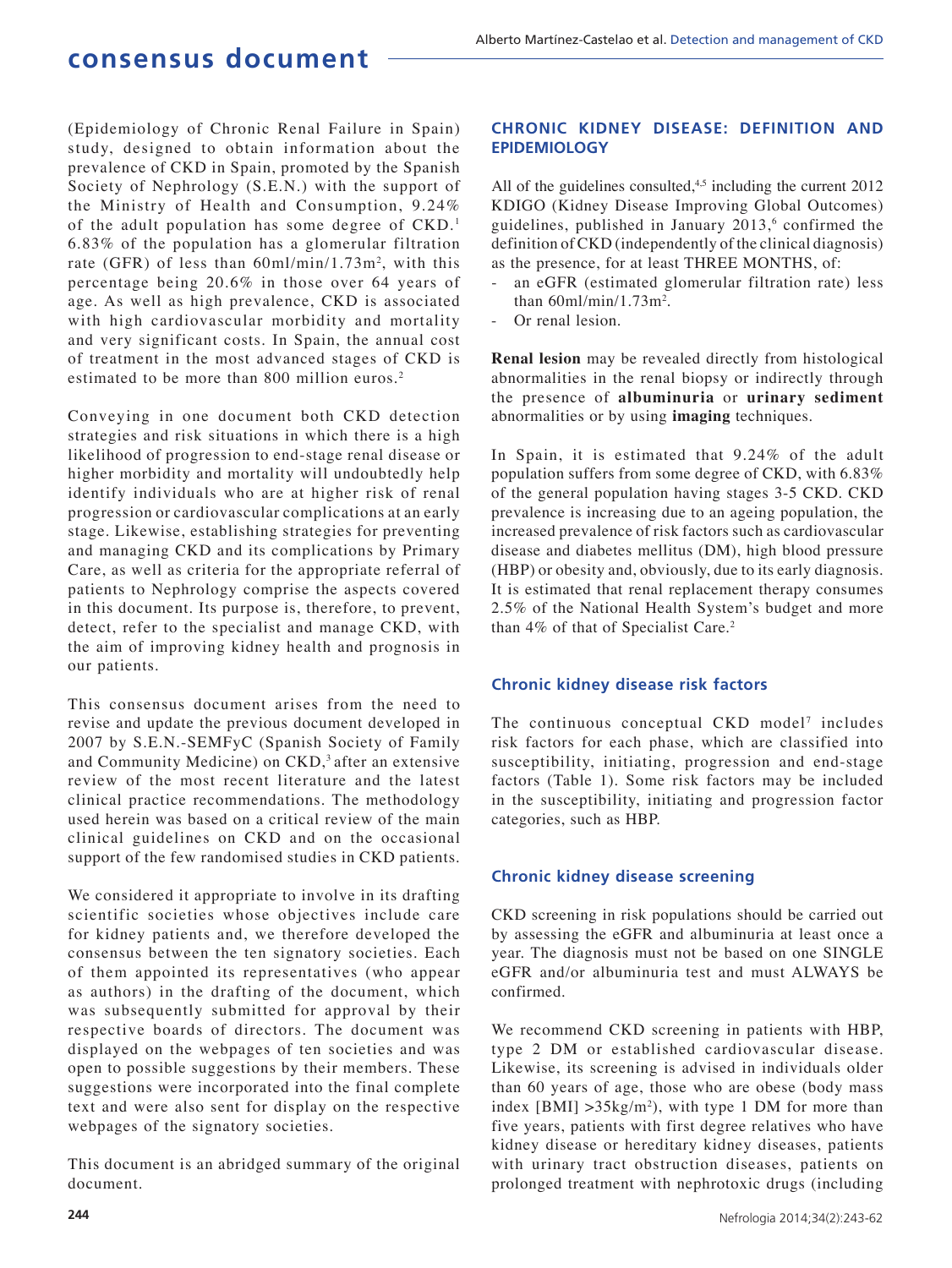#### **Table 1.** Chronic kidney disease risk factors

### **Susceptibility factors: increase the possibility of renal damage**

Old age Family history of CKD Reduced renal mass Light weight upon birth Black population and other ethnic minorities High blood pressure Diabetes Obesity Low socioeconomic level

### **Initiating factors: directly initiate renal damage**

Autoimmune diseases Systemic infections Urinary infections Kidney stones Obstruction of the lower urinary tract Nephrotoxic drugs, mainly NSAIDs High blood pressure Diabetes

#### **Progression factors: aggravate renal damage and accelerate renal function deterioration**

Persistent proteinuria Poorly controlled high blood pressure Poorly controlled diabetes Smoking Dyslipidaemia Anaemia Associated cardiovascular disease **Obesity** 

#### **End-stage factors: increase morbidity and mortality in renal failure**

Low dialysis dose (Kt/V)<sup>a</sup> Temporary vascular access for dialysis Anaemia Hypoalbuminaemia Late referral to Nephrology

NSAIDs: non-steroidal anti-inflammatory drugs, CKD: chronic kidney disease.

 $a$  Kt/V: K = urea clearance in the dialyser, t = time, V = urea distribution volume. The resulting figure is used to quantify the sufficiency of dialysis dose.

### **DIAGNOSIS OF CHRONIC KIDNEY DISEASE**

### **Estimation of the glomerular filtration rate**

Serum creatinine concentration should not be used as the only test for assessing renal function, with GFR being the best tool for doing so. Calculating the GFR from creatinine clearance (measurement of creatinine concentration in serum and 24-hour urine) has a series of disadvantages, such as overestimation of the GFR and the problem posed by collecting 24-hour urine both for the patient and for laboratories. Measuring creatinine clearance by collecting 24 hour urine does not improve GFR estimation from equations except in certain circumstances.

We recommend estimating the GFR using equations obtained by measuring serum creatinine concentration, age, sex and ethnicity. These equations are more accurate than an isolated measurement of serum creatinine. The equations most used are those of the Modification of Diet in Renal Disease study  $(MDRD-4$  or MDRD-IDMS), $\delta$  in accordance with whether the method used by the laboratory to measure serum creatinine is **traceable** or not (Table 2) in the isotope dilution mass spectrometry (IDMS) reference measurement procedure, with the latter being recommended.

The CKD-EPI (Chronic Kidney Disease-Epidemiology Collaboration) equation, $9$  also using standardised creatinine methods, has advantages over MDRD-IDMS, given that it is more accurate and improves the predictive capacity of the GFR (particularly between values of 60 and 90ml/ min/1.73m<sup>2</sup>), as well as improving the prediction of overall and cardiovascular mortality and the risk of developing ESRD.<sup>10</sup>As such, it is considered that CKD-EPI should replace the previous formulae (Table 3). The new 2012 KDIGO guidelines consider the use of alternative formulaeto be acceptable if they have been shown to improve accuracy when compared with the CKD-EPI formula.<sup>6</sup>

This equation has demonstrated that it is superior to other GFR estimation equations based on the serum concentration of creatinine (MDRD), cystatin C or the combination of both.10-13

**Table 2.** Equations to use in methods for measuring creatinine without traceability to IDMS (non-standardised)

non-steroidal anti-inflammatory drugs [NSAIDs]), patients with other cardiovascular disease risk factors (hyperlipidaemia, metabolic syndrome, smokers), those with a history of acute renal failure and those with chronic infections, autoimmune diseases and neoplasia associated with CKD.

eGFR = 186 x (creatinine)- $1.154$  x (age) $-0.203$  x 0.742 (if female) x 1.21 (if black)

eGFR: estimated glomerular filtration rate (ml/min/1.73m<sup>2</sup>). Creatinine = serum creatinine concentration in mg/dl. Age in years..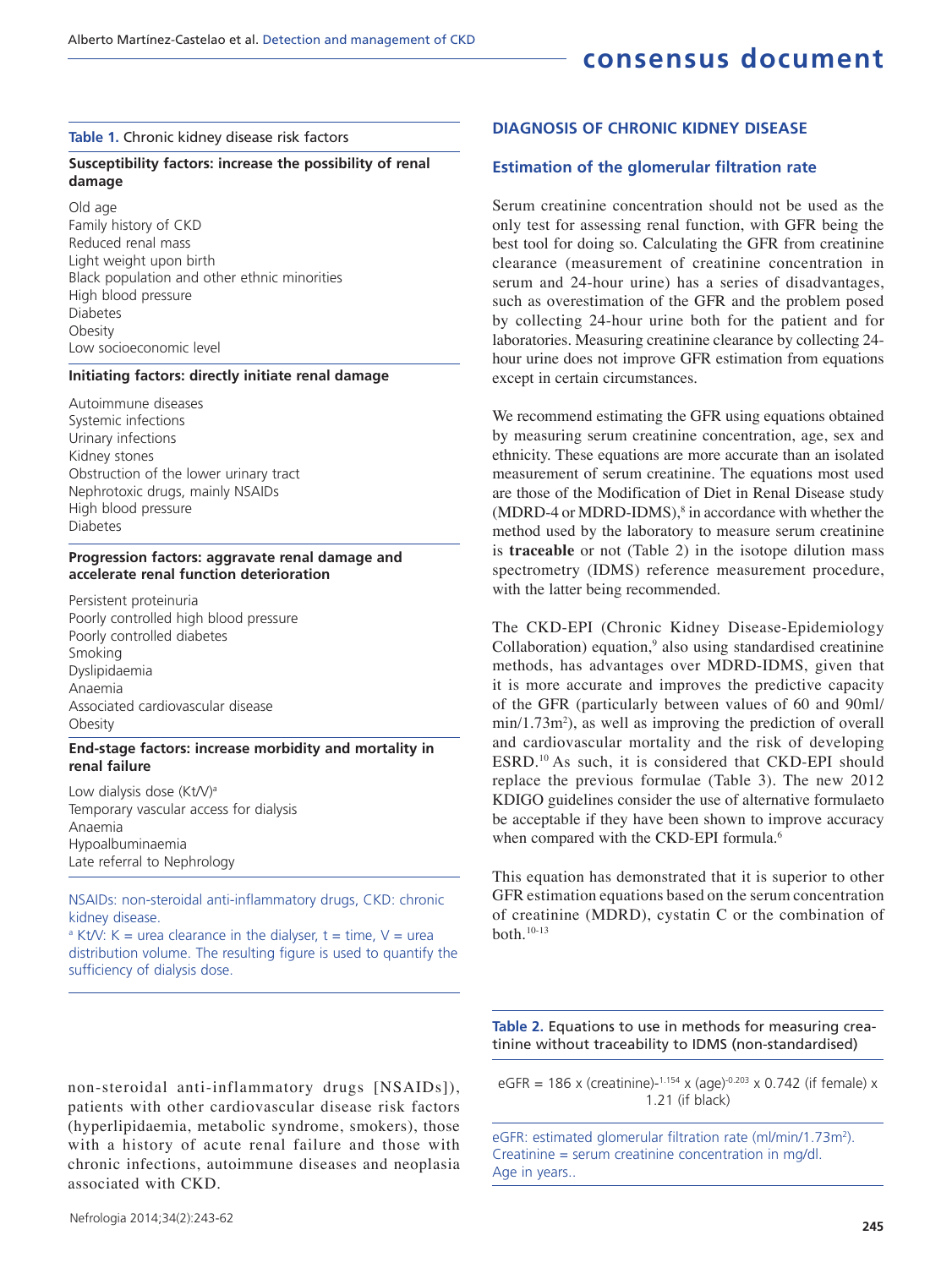Although the Cockcroft-Gault  $(C-G)$  equation<sup>14</sup> has classically been used in the adjustment of drug doses and has been a reference for assessing hyperfiltration states, it should be advised against. This equation has not been reformulated for creatinine values obtained using appropriate procedures and cannot be re-expressed for the current methods of measuring creatinine, and as such, it should not be used. The CKD-EPI or MDRD-IDMS equations may be used for this purpose, since they are based on standardised creatinine measurement procedures. The GFR obtained by MDRD or CKD-EPI is useful for drug dose adjustment, since it correlates better than that obtained by C-G for values below  $60$ ml/min/1.73m<sup>2</sup>, which are the most likely to require a dose adjustment and are available in the clinical laboratory reports, unlike C-G.10,11,15,16

The values obtained using the MDRD or CKD-EPI equations are adjusted for a body surface area  $(BSA)$  of  $1.73 \text{m}^2$ .

**Table 3.** Equations to use in methods for measuring creatinine with traceability to IDMS (standardised)

### **CKD-EPI equation**

### White:

## Females Creatinine <0.7mg/dl eGFR =  $144$  x (creatinine/0.7)<sup>-0.329</sup> x (0.993)age Creatinine >  $0.7$ mg/dl eGFR = 144 x (creatinine/0.7) $-1.209$ x (0.993)age Males Creatinine >  $0.9$ mg/dl eGFR = 141 x (creatinine/0.9)  $1.209$ x (0.993)age

#### Black:

#### Females

Creatinine < $0.7$ mg/dl eGFR = 166 x (creatinine/ $0.7$ )<sup>-0.329</sup> x (0.993)age

Creatinine >  $0.7$ mg/dl eGFR = 166 x (creatinine/0.7) $-1.209$ x (0.993)age

#### Males

Creatinine <0.9mg/dl eGFR =  $163$  x (creatinine/0.9)<sup>-0.411</sup> x (0.993)age

Creatinine >  $0.9$ mg/dl eGFR = 163 x (creatinine/ $0.9$ )<sup>-1.209</sup> x (0.993)age

### **MDRD-IDMS equation**

eGFR = 175 x (creatinine)- $1.154$  x (age) $-0.203$  x 0.742 (if female) x 1.21 (if black)

CKD-EPI: Chronic Kidney Disease-Epidemiology Collaboration, eGFR: estimated glomerular filtration rate (ml/min/1.73m<sup>2</sup>), IDMS: isotope dilution mass spectrometry, MDRD: Modification of Diet in Renal Disease.

Creatinine = serum creatinine concentration in mg/dl. Age in years.

However, when there is a need to use the formula or adjust particularly toxic drugs or those with a low therapeutic index in patients with major deviations in BSA, GFR values should not be standardised to  $1.73 \text{m}^2$ . In these cases, it is only necessary to multiply the laboratory result expressed in ml/  $min/1.73m<sup>2</sup>$  by the patient's real BSA ratio divided by  $1.73m<sup>2</sup>$  $(GFR x BSA/1.73m<sup>2</sup>)$ .

In general, the use of equations for estimating the GFR (MDRD and CKD-EPI) is inadequate in a series of clinical situations, especially in individuals with an extreme body weight (BMI  $\langle 19 \text{kg/m}^2 \text{ or } 35 \text{kg/m}^2 \rangle$ , those with special diets or malnutrition, muscle mass disorders, amputations, patients <18 years of age, those with liver disease, pregnant women, individuals with acute renal failure and in the study of potential kidney donors. In these cases, for an adequate measurement of renal function, we would require 24-hour urine collection in order to calculate renal clearance.<sup>3</sup>

Until present, no clinical practice guidelines have included the use of cystatin C or the GFR estimated from it as a CKD screening parameter, but the new 2012 KDIGO guidelines<sup>6</sup> suggest measuring cystatin C in adults with a GFR between 45 and 59ml/min/1.73m<sup>2</sup> , without other renal lesion markers, if diagnostic confirmation of CKD is required. The recently published CKD-EPI equation for cystatin C should therefore be used.

### **Assessment of renal lesion**

### Albuminuria (urinary excretion of albumin)

Albuminuria is, along with GFR, the basis for CKD diagnosis and staging. The persistent presence of high protein or albumin concentrations in urine is not only a sign of renal lesion, but is also often a sign of "systemic damage" beyond the kidney. Different studies have demonstrated the importance of proteinuria in the pathogenesis of CKD **progression**, as well as the link between albuminuria and renal **prognosis** and **mortality** in various populations **independently** of the GFR and other classic cardiovascular disease risk factors.

We recommend not using terms such as micro- or macroalbuminuria and employing the term albuminuria or urinary albumin excretion and the absolute value of the albumin/creatinine ratio (ACR) in urine, preferably in the first urine of the morning. The ACR is a more sensitive marker than proteinuria in the context of CKD secondary to DM, HBP or glomerular disease, which are more common causes of CKD in adults.

In the case of patients with CKD diagnosis and significant proteinuria (for example, an ACR >300-500mg/g), monitoring could be carried out using the protein/creatinine ratio in urine since it is a more economical test and because, as proteinuria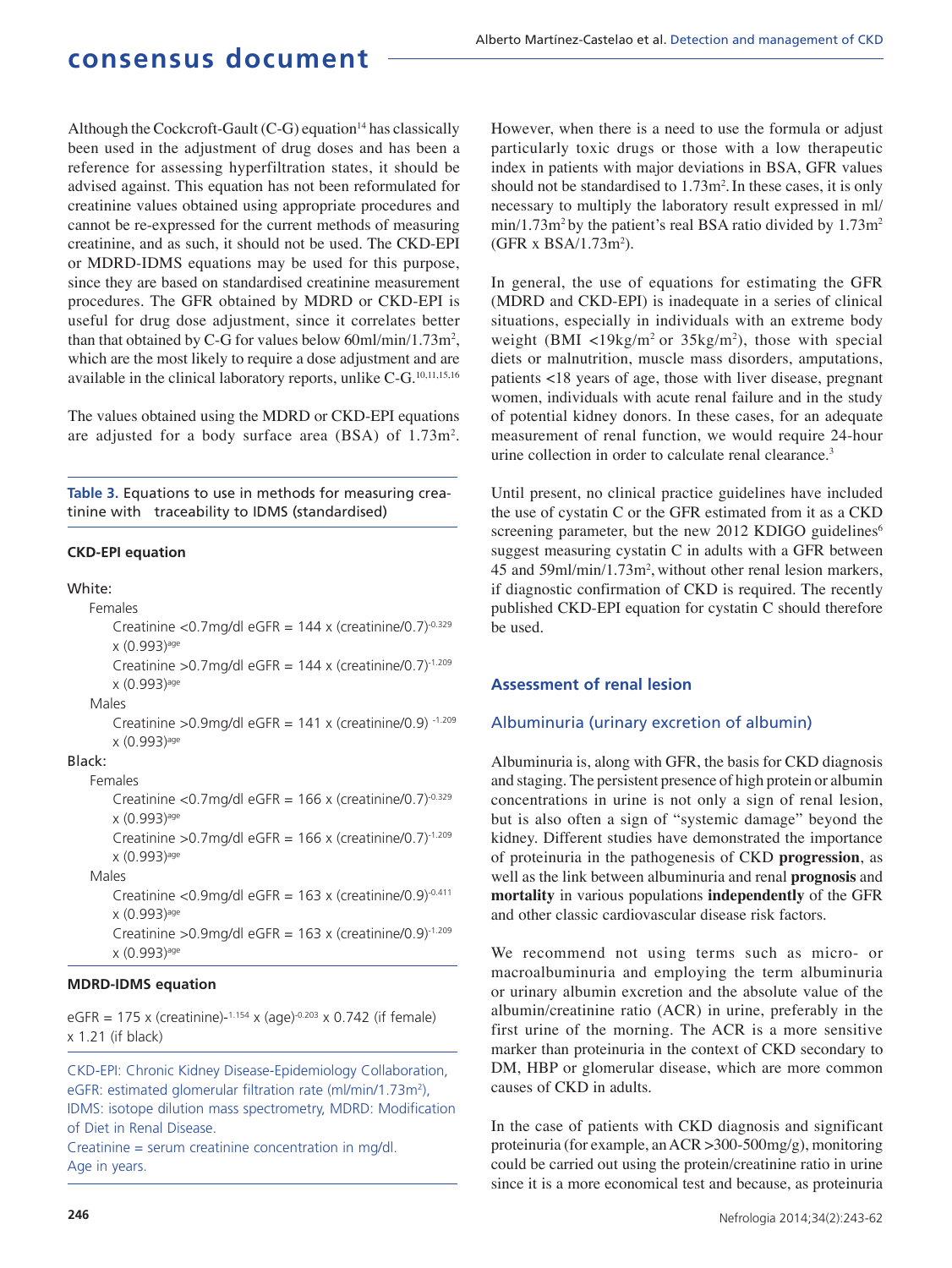increases, particularly in nephrotic proteinuria, the ACR is less sensitive. The use of the protein/creatinine ratio in urine is also recommended in patients who have suspected interstitial disease and nephrotoxicity due to antiretrovirals, since in both situations, proteinuria mainly involves low molecular weight proteins that are different from albumin. In order to determine albuminuria in a patient, two high values in three samples obtained over a 3 to 6 month period are necessary.

The value and persistence of albuminuria are closely related to renal and survival prognosis in CKD patients, but we must also consider that albuminuria is a major independent marker of overall cardiovascular risk (endothelial dysfunction, arterial remodelling), and not only of chronic kidney disease. The presence of albuminuria alone, without any other sign of renal damage, is called into question by various authors as being specific to CKD, since it may be detected in other diseases (e.g. obesity, smoking, dermatitis and arthritis).

We must remember that determining proteinuria includes not only the quantification of albuminuria, but also the quantification of low molecular weight proteins, such as proteins of tubular origin or immunoglobulin light chains.

### Urinary sediment abnormalities

The presence of haematuria and/or leukocyturia in the urinary sediment for more than three months, once a urological cause or urinary infection have been ruled out (including urinary tuberculosis), may also be an indication of CKD.

## X-ray pathological images

Renal ultrasound firstly allows to rule out the presence of an **obstructive** urinary tract pathology, but also to identifiy structural abnormalities that indicate the presence of renal damage. Simple isolated renal cysts alone are NOT criteria for renal damage.

## Histological abnormalities

The indication of biopsies is part of the specialist field in Nephrology.

## **New chronic kidney disease staging**

Recently, from the results of different clinical studies that include normal individuals, those at risk of developing CKD and CKD patients, the international organisation KDIGO<sup>6</sup>has established a new CKD prognostic classification based on eGFR and albuminuria stages. This classification is divided

into six risk categories according to the eGFR (G1-G5), which include three risk categories according to ACR concentration: **A1** for optimal or normal-high values  $\langle \langle 30 \rangle \rangle$  or  $\langle 3 \rangle$ mmol), **A2** for moderately high values (30-299mg/g or 3-29mg/mmol), and  $\overrightarrow{A3}$  for very high values ( $\geq 300$ mg/g or ≥30mg/mmol), respectively (Table 4).

## **DEFINITION OF CHRONIC KIDNEY DISEASE PROGRESSION**

The mean annual GFR decrease is very variable and is higher in patients with significant proteinuria, DM or HBP.

### **Key points**

- **1.** Normal renal progression rate: 0.7-1ml/min/1.73m<sup>2</sup> per year from 40 years of age.<sup>6</sup>
- **2.** We can consider that a patient has renal progression: with a GFR >5ml/min/year or >10ml/min in five  $years.<sup>1</sup>$
- **3.** Progression must be defined on the basis of two **aspects**:
	- **Progression to a higher renal function deterioration category** (<30, 30-299, >300mg/g).
	- **Percentage of change with respect to the baseline situation** (>25% deterioration in the GFR) or a more than 50% increase in the ACR.
- **4. For assessing renal progression, we recommend albuminuria and baseline GFR estimation**, as well as the identification of renal progression factors. This will indicate the frequency of successive laboratory tests.
- **5.** To ensure the accuracy of renal deterioration rate measurement, the aforementioned guidelines advise carrying out two **measurements of eGFR within a period of no less than three months** and ruling out a decrease due to acute renal failure or the start of treatment with drugs that affect glomerular haemodynamics (angiotensin converting enzyme inhibitors [ACEI], angiotensin II receptor blockers [ARBs], NSAIDs, diuretics).
- **6. In patients with a new diagnosis of CKD** (for the first time), GFR estimation must be repeated within a period of no less than three months, in order to rule out acute renal deterioration due to exogenous factors (diarrhoea, vomiting, depletion due to diuretics or any drug that affects glomerular haemodynamics, such as ACEI, ARBs or direct renin inhibitors). It may be repeated within less than three months where the clinical situation indicates. **In patients with known** CKD, it is suggested to measure the eGFR and the ACR once a year if they have a low risk of progression, and more frequently if there is a high risk of progression.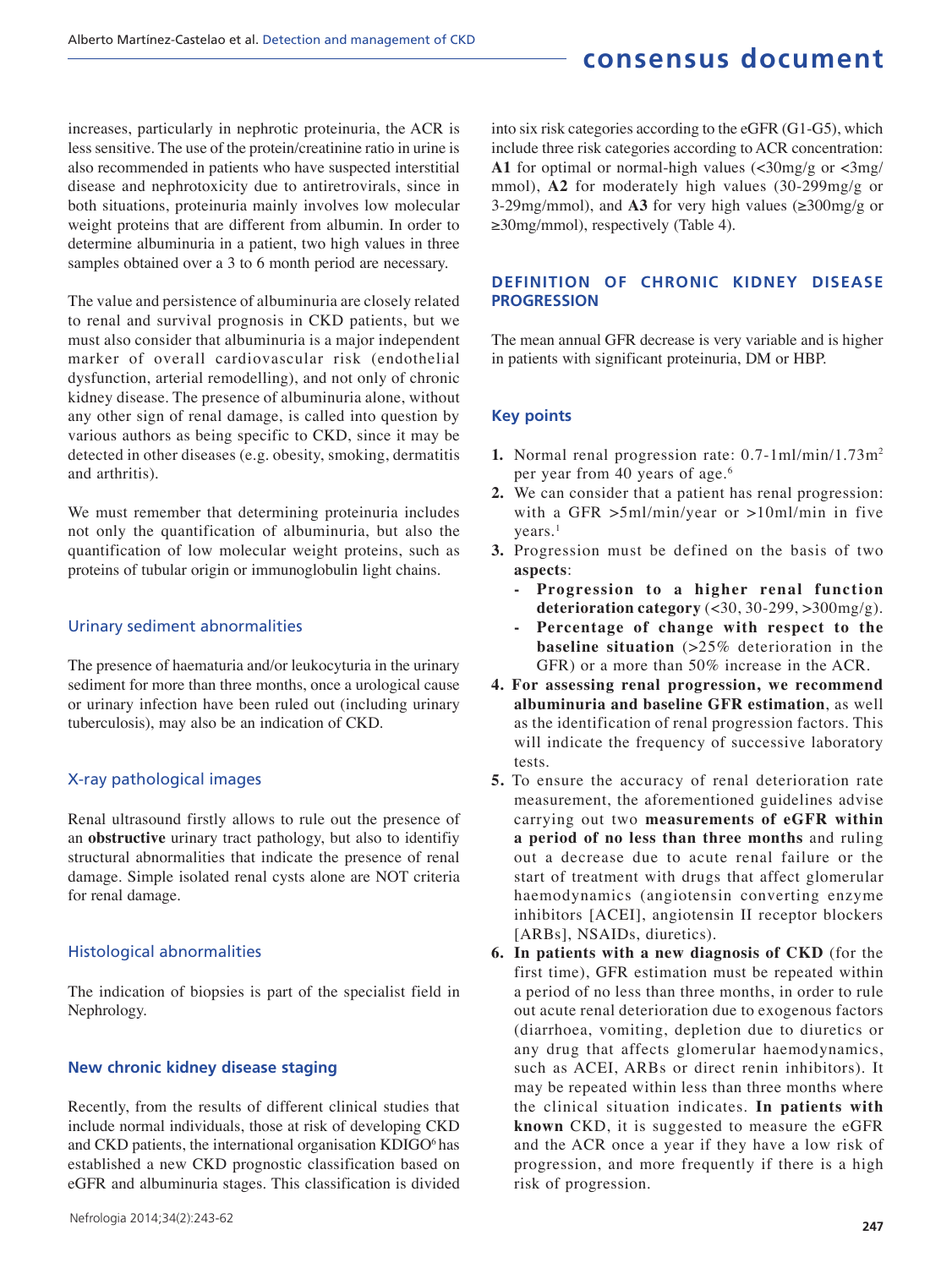|                                                                                      |                  |                                                                |                              | Categories for albuminuria, description and interval |                           |                                    |  |  |  |
|--------------------------------------------------------------------------------------|------------------|----------------------------------------------------------------|------------------------------|------------------------------------------------------|---------------------------|------------------------------------|--|--|--|
|                                                                                      |                  |                                                                | A <sub>1</sub>               | A2                                                   | A3                        |                                    |  |  |  |
|                                                                                      |                  | Prognosis of CKD according to eGFR and albuminuria: 2012 KDIGO | Normal or slight<br>increase | Moderate<br>increase                                 | Severe<br>increase        |                                    |  |  |  |
|                                                                                      |                  |                                                                |                              | $<$ 30mg/g<br>< 3mg/mmol                             | 30-299mg/g<br>3-29mg/mmol | $\geq$ 300mg/g<br>$\geq$ 30mg/mmol |  |  |  |
| Categories for<br>eGFR, description<br>and range (ml/<br>$min/1.73$ m <sup>2</sup> ) | G <sub>1</sub>   | Normal or high                                                 | > 90                         |                                                      |                           |                                    |  |  |  |
|                                                                                      | G <sub>2</sub>   | Slight decrease                                                | 60-89                        |                                                      |                           |                                    |  |  |  |
|                                                                                      | G <sub>3</sub> a | Slight-moderate decrease                                       | 45-59                        |                                                      |                           |                                    |  |  |  |
|                                                                                      | G3b              | Moderate-severe decrease                                       | $30 - 44$                    |                                                      |                           |                                    |  |  |  |
|                                                                                      | G4               | Severe decrease                                                | $15 - 29$                    |                                                      |                           |                                    |  |  |  |
|                                                                                      | G <sub>5</sub>   | Renal failure                                                  | < 15                         |                                                      |                           |                                    |  |  |  |

**Table 4.** Prognosis of chronic kidney disease by estimated glomerular filtration rate and albuminuria<sup>6</sup>

CKD: chronic kidney disease, eGFR: estimated glomerular filtration rate, KDIGO: Kidney Disease Improving Global Outcomes. Note: The colours show the relative risk adjusted for five events (overall mortality, cardiovascular mortality, renal failure treated with dialysis or transplantation, acute renal failure and progression of kidney disease) from a meta-analysis of general population cohorts. Green corresponds to the lowest risk ("low risk category"; if there are no renal lesion data, it cannot be classified as CKD), followed by yellow ("moderately high" risk), orange ("high risk") and red ("very high risk"), which express increasing risk for the events mentioned. Reproduced with the permission of KDIGO.<sup>6</sup>

Albumin/creatinine ratio: 1mg/g = 0.113mg/mmol. 30mg/g (3.4mg/mmol).

As can be observed, the stages according to GFR are labelled from G1 to G5 and stage 3 is divided into two subgroups: G3a and G3b. This division is also useful for determining the priority of referral and differences in risk.

## **PREDICTORS OF PROGRESSION**

The factors of renal progression are displayed in Table 5.5,17-28

## **CRITERIA FOR REFERRAL TO NEPHROLOGY (Figure 1)**

Referral to Nephrology will be carried out taking into account the CKD stage, the speed of renal failure progression,

### **Table 5.** Predictors of chronic kidney disease progression

## **Factors**17-18

Proteinuria<sup>19,20</sup> High blood pressure<sup>21,22</sup> Diabetes mellitus<sup>23</sup> Cardiovascular disease<sup>24</sup> Smoking<sup>25</sup> Obesity<sup>26</sup> Black or Asian<sup>27</sup> Chronic treatment with NSAIDs<sup>28</sup> Urinary tract obstruction<sup>5</sup>

NSAIDs: non-steroidal anti-inflammatory drugs.

the degree of albuminuria, warning signs, associated comorbidities and the patient's functional situation.<sup>3,5,29</sup>

Generally speaking, **patients who have an eGFR <30ml/ min/1.73m<sup>2</sup>should be referred to the Nephrology specialist**  (except those >80 years of age without renal progression and albuminuria <300mg/g).

## **According to glomerular filtration rate:**

- All patients with an eGFR <30ml/min/1.73m<sup>2</sup>, except patients >80 years of age without renal progression.
- Patients >80 years of age and with an eGFR <20ml/ min/1.73m<sup>2</sup>, if their general condition advises it, can be referred for a nephrological assessment and agree on treatment. It is recommended for the candidate patient to be referred to Nephrology at least one year prior to the start of renal replacement therapy. Although this period is not easy to calculate, renal progression (see point 5) may be used as a guideline. The objective is to avoid a patient who is a candidate for renal replacement therapy requiring non-scheduled dialysis.

Patients <70 years of age with an eGFR between 30 and 45ml/ min/1.73m<sup>2</sup> should be monitored more frequently (every 3-6 months) and only be referred to Nephrology in the case of albuminuria progression in two consecutive tests or when the ACR ratio is around 300mg/g.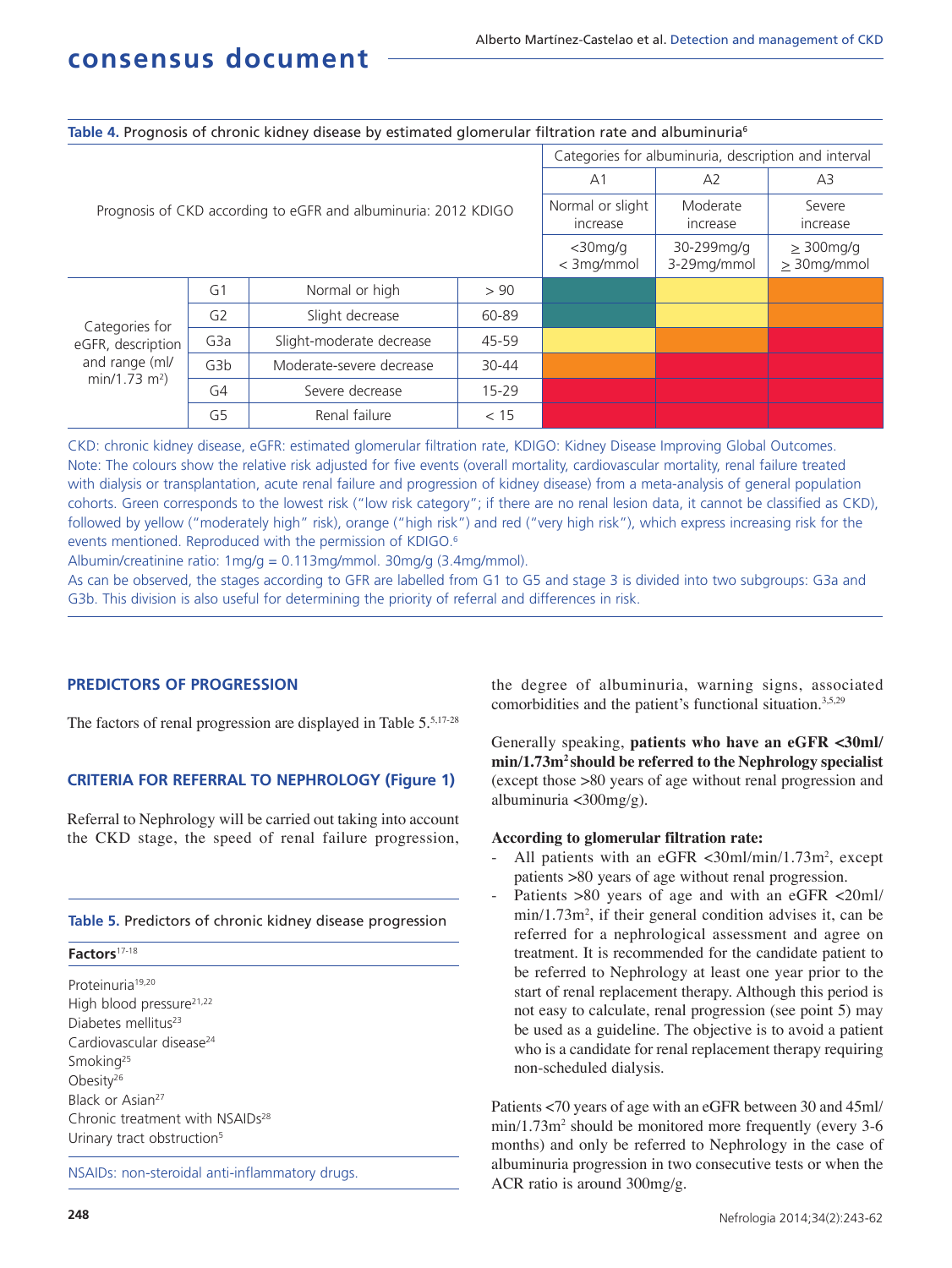

Referral to Nephrology

 $\blacksquare$  Monitoring by Primary Care

n \*Monitoring by Primary Care, more frequent monitoring (every 3-6 months). Referral to Nephrology if there is progression of albuminuria in two consecutive tests or an albumin/creatinine ratio of around 300mg/g or if the eGFR is 30-45ml/min/1.73m<sup>2</sup> in <70 years of age.

## **Figure 1.** Algorithm of referral to Nephrology.

DM: diabetes mellitus, CKD: chronic kidney disease, eGFR: estimated glomerular filtration rate, CVRF: cardiovascular risk factors, HBP: high blood pressure.

In patients >80 years of age, do not refer to Nephrology, even with an eGFR <30ml/min/1.73m<sup>2</sup>, unless they display any of the following warning signs: albuminuria >300mg/g, non-urological haematuria, renal progression (>5ml/min/1.73m<sup>2</sup>/year) or an eGFR >25% in a month, eGFR <20ml/min/1.73m<sup>2</sup> or anticipation of the need for renal replacement therapy.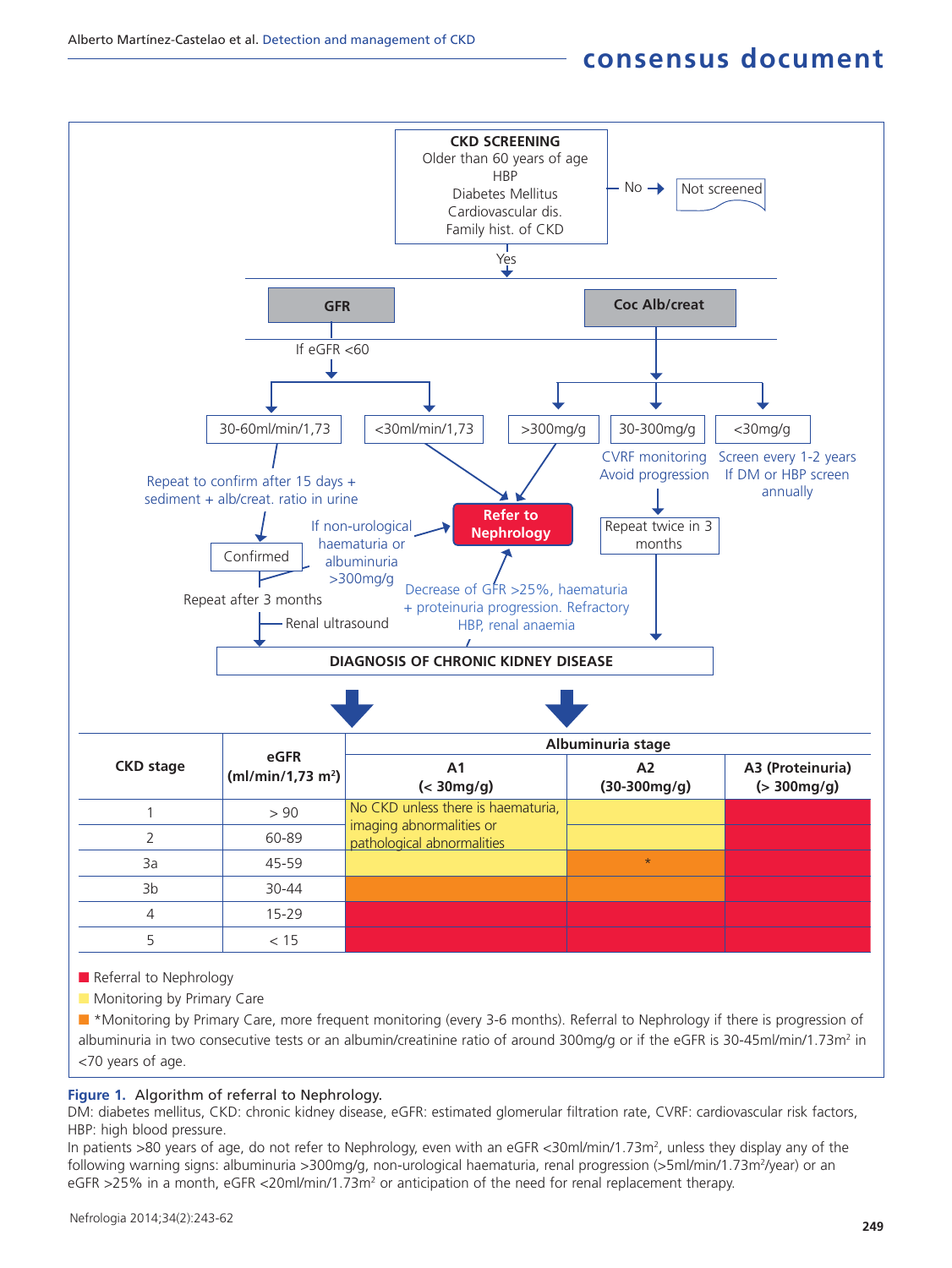**- According to albuminuria:** ACR ratio >300mg/g, equivalent to proteinuria >300mg/24 hours.

## **Other reasons:**

- Acute deterioration of renal function (>25% decrease in the eGFR) in less than a month, having excluded exogenous factors (diarrhoea, vomiting, depletion due to diuretics during treatment with ACEI, ARBs or direct renin inhibitors).
- Patients who have renal progression (>5ml/min/year) (see definition above).
- CKD and HBP refractory to treatment (>140/90mmHg) with three drugs at full dose, one of them being a diuretic.
- Abnormalities in potassium (>5.5mEq/l or <3.5mEq/l without the patient receiving diuretics).
- Anaemia: haemoglobin [Hb] <10.5g/dl with CKD in spite of correcting iron deficiency (transferrin saturation index  $[TSI] > 20\%$  and ferritin  $>100$ ).
- Warning signs:
	- Non-urological haematuria associated with proteinuria.
	- Decrease of  $>25\%$  in the eGFR in less than one month or a >25% increase in plasma creatinine in less than one month, ruling out exogenous factors (diarrhoea, vomiting, depletion due to diuretics during treatment with ACEI, ARBs or direct renin inhibitors).

There may be Primary Care or joint follow-up, according to the cases.

## **Elderly patients (>80 years of age)**

Given that CKD progression is very uncommon in the elderly population, we can accept that patients older than 80 years of age with stable renal function or with a slow deterioration of the latter (<5ml/min/year) without proteinuria or anaemia or warning signs can be followed up conservatively in Primary Care.<sup>30,31</sup>

Likewise, elderly patients with stage 5 CKD who are not expected to live for long (<6 months), who have a poor functional situation (dependence in daily activities, dementia, etc.) or severe associated comorbidity or who do not accept dialysis may be suitable for palliative treatment either in Primary Care or shared with Nephrology.<sup>32</sup>

## **Diabetic patients**

Patients will be referred to Nephrology with the aforementioned criteria in mind, and furthermore, the following patients must be referred:

Those with albuminuria: a (confirmed)  $ACR > 300$ mg/g, despite suitable treatment and blood pressure (BP) monitoring.

- An increase in albuminuria despite suitable treatment.
- Refractory HBP (three drugs at full dose and absence of control).

### **Indications for a request for ultrasound in Primary Care**

Either for patient follow-up in Primary Care or for their referral to Nephrology, the request for an ultrasound in the diagnostic study of CKD is considered to be relevant. It is indicated in:

- Progressive CKD (decrease in the eGFR >5ml/min/1.73m<sup>2</sup> in one year).
- Macroscopic haematuria or persistent albuminuria.
- Symptoms of urinary tract obstruction.
- Age >15 years and a family history of polycystic kidney disease.
- Stage 4 or 5. Assess associated comorbidities beforehand.
- CKD with proteinuria.
- Recurrent urinary infections with renal involvement.

## **MONITORING AND FOLLOW-UP OF CHRONIC KIDNEY DISEASE PATIENTS**

The frequency of monitoring and visits of CKD patients is displayed in Table 6. In any case, it is necessary to individualise these general criteria.

For each check-up in Primary Care, we recommend:

- **Monitoring BP and adjusting treatment.** BP objective <140/90mmHg. In patients with proteinuria (ACR  $>300$ mg/g), we recommend around 130/80mmHg. In elderly patients, this measurement will be carefully individualised.<sup>33</sup> Avoid low blood pressure in elderly patients with significant atheromatous disease.
- **Monitoring anaemia: if the patient has stage 3-5 CKD and Hb <10.5g/dl (once iron deficiency has been ruled out: TSI >20% and ferritin >100ng/ml)**, estimate referral or advance it in Nephrology in order to assess treatment with erythropoiesis-stimulating factors.
- **Reviewing medication** and adjusting the dose in accordance with the GFR. In stages 3-5 CKD, avoid using NSAIDs, oral anti-diabetic drugs eliminated in the kidneys and iodinated contrasts.
- **Reviewing dietary habits** and guiding the patient on the type of diet to follow according to the GFR:
	- Stages 1-3 CKD: a low sodium diet is only recommended in the case of HBP.
	- Stages 4-5 CKD: dietary recommendations for sodium, phosphorus and potassium.
- **Laboratory tests in each check-up from stage 3 CKD\*** (the minimum advised is in bold):
	- **Complete blood count.**
	- Blood biochemical analysis: **glucose, creatinine**, urea, **Na**, **K**, Ca, P, albumin and cholesterol. **GFR estimated using MDRD or CKD-EPI.**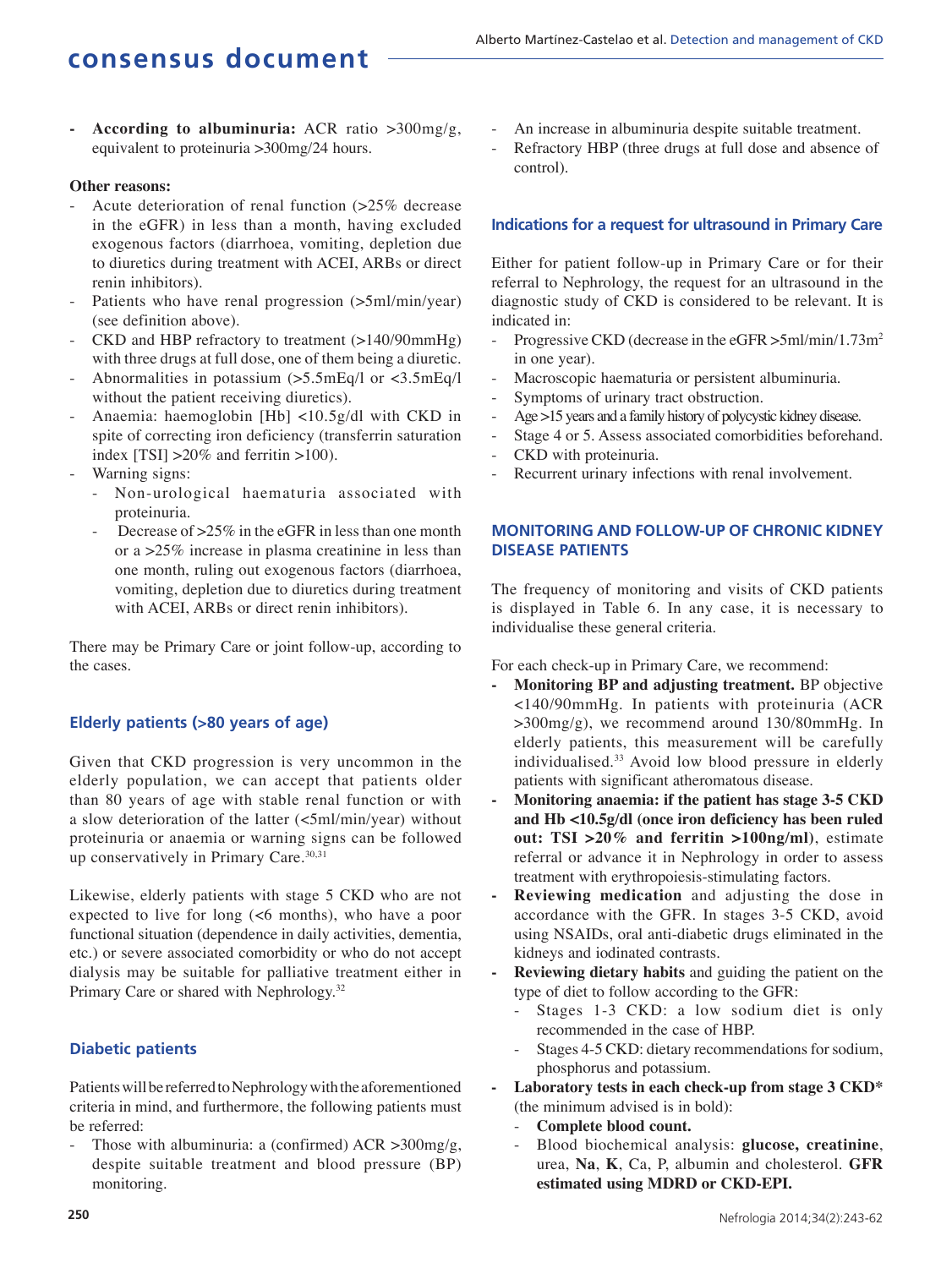|                  |                                   | Albuminuria stage                    |                                  |                                  |  |
|------------------|-----------------------------------|--------------------------------------|----------------------------------|----------------------------------|--|
| <b>CKD stage</b> | FGe (ml/min/1,73 m <sup>2</sup> ) | A <sub>1</sub><br>$(30 \text{mg/g})$ | A <sub>2</sub><br>$(30-300mg/g)$ | A3 (Proteinuria)<br>( > 300mg/g) |  |
|                  | > 90                              | 1 if CKD                             |                                  |                                  |  |
|                  | 60-89                             | 1 if CKD                             |                                  |                                  |  |
| 3a               | 45-59                             |                                      |                                  |                                  |  |
| 3 <sub>b</sub>   | 30-44                             |                                      |                                  |                                  |  |
| 4                | $15 - 29$                         | 3                                    | 3                                | 4 or more                        |  |
|                  | < 15                              | 4 or more                            | 4 or more                        | 4 or more                        |  |

### **Table 6.** Frequency of monitoring visits (number of annual visits)

**n** Monitoring by Nephrology.

Monitoring by Primary Care or other specialties

CKD: chronic kidney disease, eGFR: estimated glomerular filtration rate. Note: The numbers in each box are the number of annual visits.

- Urinary biochemical analysis (single urine sample, first in the morning): **ACR**.
- **Urinary sediment.**

The extractions should be combined so that they do not have to be repeated. The patient will be provided with a report or, failing that, a copy of the tests. If the Nephrology check-ups are carried out once a month, it is not necessary to repeat the tests in Primary Care.

Table 7 displays the objectives of monitoring and follow-up of CKD patients according to the stage.

### **PREVENTION OF NEPHROTOXICITY**

Once the patient has been diagnosed with CKD, the most important thing is to avoid its evolution, and as such, we must be aware that there are drugs used in daily practice, and more specifically, in these patients, that may cause this disease to worsen. Moreover, the indiscriminate use of intravenous contrast agents without prior preparation may cause contrastinduced nephropathy. As such, it is necessary to avoid using nephrotoxins and minimise the effect and use of intravenous contrasts.

### **Avoid nephrotoxins and take precautions with drugs that may alter glomerular haemodynamics**

**1.** Avoid **hyperkalaemia** associated with drugs. Particular caution must be taken with the association of a potassium-sparing diuretic (spironolactone, amiloride, eplerenone) to another potassium-retaining drug (ACEI, ARBs, direct renin inhibitors, NSAIDs,

beta blockers). In these cases, frequent monitoring of serum potassium is essential.

- **2.** Avoid using drugs that may cause rapid volume depletion and tubular damage, particularly in situations of dehydration, as well as those with a direct negative effect on the tubule (aminoglycosides, tacrolimus, cyclosporin A).
- **3.** We must particularly emphasise **avoiding the unnecessary use of NSAIDs**, due to the risk of renal function deterioration.
- **4.** Adjust drugs to the GFR, particularly in elderly and diabetic individuals. In these patients, metformin (it should not be administered when the eGFR is <30ml/min/1.73m<sup>2</sup>), oral anti-diabetic drugs eliminated via the kidney, new anticoagulants, nephrotoxic antibiotics and some heparins must be used with caution. Many drugs produce direct nephrotoxicity and their detrimental effect worsens when combined with those that interfere with glomerular haemodynamics. It is very important to avoid them in risk situations or adjust their dose in accordance with the eGFR (aminoglycosides, vancomycin, aciclovir, tenofovir, amphotericin, etc.). The list of drugs for adjusting the dose can be consulted on the following webpage: http:// nefrologiadigital.revistanefrologia.com/modules.

#### **Minimise the use of intravenous contrasts**

Contrast-induced nephropathy is defined as a deterioration in renal function manifested as a relative 25% increase in creatinine or an absolute increase in creatinine of 0.5mg/ dl with respect to baseline, which occurs during the first three days following administration of the contrast, not due to any other mechanism. It occurs due to direct toxicity in tubular cells.<sup>34</sup>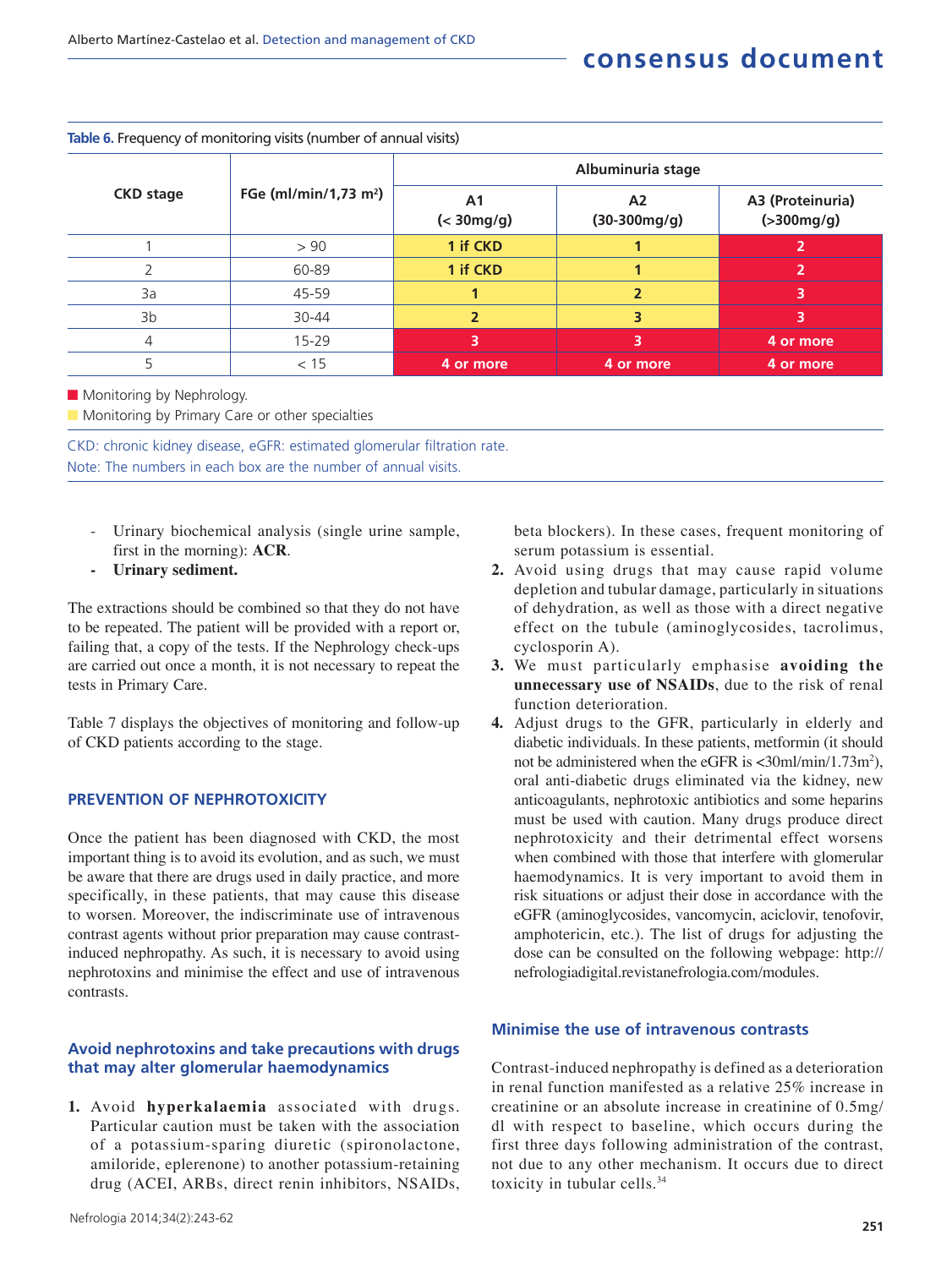| <b>CKD</b> stage                                          | <b>Primary Care</b>                                                                                                                                                                                                                                                                                                                               | <b>Nephrology</b>                                                                                                                                                                                                                                                                                 |  |  |
|-----------------------------------------------------------|---------------------------------------------------------------------------------------------------------------------------------------------------------------------------------------------------------------------------------------------------------------------------------------------------------------------------------------------------|---------------------------------------------------------------------------------------------------------------------------------------------------------------------------------------------------------------------------------------------------------------------------------------------------|--|--|
| $1 - 2 - 3a$<br>(eGFR>45ml/min/1,73m <sup>2</sup> )       | - Identify CKD risk factors<br>- Detect CKD progression:<br>• Deterioration of GF<br>· Increase in proteinuria<br>- Monitor associated CVRF                                                                                                                                                                                                       | - Assess subsidiary kidney diseases that require<br>specific treatment:<br>Primary or secondary glomerulonephritis<br>Ischaemic nephropathy<br>$\bullet$<br>Detect CKD progression                                                                                                                |  |  |
| 3 <sub>b</sub><br>(eGFR: 30-45ml/min/1,73m <sup>2</sup> ) | - Detect CKD progression<br>- Monitor associated CVRF<br>- Drug adjustment according to the GFR.<br>Revision of nephrotoxic drugs (for example,<br>NSAID <sub>s</sub> )<br>- Hygienic-dietetic advice<br>- Vaccinations against pneumococcus, influenza and HBV .<br>- Detect CKD complications:<br>Anaemia<br>$\bullet$<br>Electrolyte imbalance | - Assess subsidiary kidney diseases that require<br>specific treatment<br>- Monitor associated CVRF<br>- Assess and treat CKD complications:<br>Mineral and bone metabolism disorders<br>Anaemia<br>$\bullet$<br>Electrolyte imbalance                                                            |  |  |
| 4<br>(eGFR<30ml/min/1,73m <sup>2</sup> )                  | - Drug adjustment according to the GFR.<br>Revision of nephrotoxic drugs (for example,<br>NSAID <sub>s</sub> )<br>- Hygienic-dietetic advice<br>- Detect CKD complications:<br>Anaemia<br>$\bullet$<br>Electrolyte imbalance                                                                                                                      | - Prepare for renal replacement therapy, if appropriate<br>- Organise palliative treatment if renal replacement<br>therapy is not appropriate<br>- Assess and treat CKD complications:<br>Mineral and bone metabolism disorders<br>Anaemia<br>$\bullet$<br>Electrolyte imbalance<br>Acidosis<br>٠ |  |  |

**Table 7.** Objectives by specialty in chronic kidney disease patient follow-up

NSAIDs: non-steroidal anti-inflammatory drugs, CKD: chronic kidney disease, GFR: glomerular filtration rate, eGFR: estimated glomerular filtration rate, CVRF: cardiovascular risk factors, HBV: hepatitis B virus.

The most important aspect for preventing nephropathy by contrast is to detect it in patients at risk of developing it (old age, heart failure, DM, previous renal failure, dehydration, acute myocardial infarction, shock, contrast volume, anaemia, low blood pressure, the use of nephrotoxins and high doses of diuretics, taking care with drugs that alter glomerular haemodynamics and avoiding low blood pressure). The best treatment is prevention, avoiding risk situations. We recommend discontinuing diuretics at least 4-6 days before administering the contrast, as well as correct hydration using intravenous fluid therapy and oral hydration. Some drugs may be potentially toxic after contrast administration, such as metformin. However, there is currently not sufficient evidence to discontinue metformin in patients with previously normal renal function who are administered a "moderate" amount of contrast,<sup>35</sup> although some authors suggest this.

## **ATTITUDES, LIFESTYLE AND TREATMENT**

## **Physical exercise**

As a general rule, it is recommended to carry out 30-60 minutes of moderate exercise 4 to 7 days a week. When the kidney disease is established, the exercise must be adapted to the physical ability of each patient.

### **Diet**

Dietary recommendations must be individualised in order to avoid patients being overweight or obese, but also in accordance with their renal function and the existence of other risk factors in which some specific restriction is indicated.

- Stages 1-3 CKD: low salt diets are only recommended for HBP and/or heart failure.
- Stages 4-5 CKD: dietary recommendations on sodium, phosphorus, potassium and proteins.

The energy requirements are similar to those of the general population. The information available suggests that protein restriction delays progression of kidney failure and should start to be applied when the GFR falls below 30ml/min, except in cases of proteinuria due to hyperfiltration, where it must be established long before, even with normal renal function. Protein content must be adjusted to 0.8g/kg/day (at least half must be animal proteins of a high biological value), but with a fat-based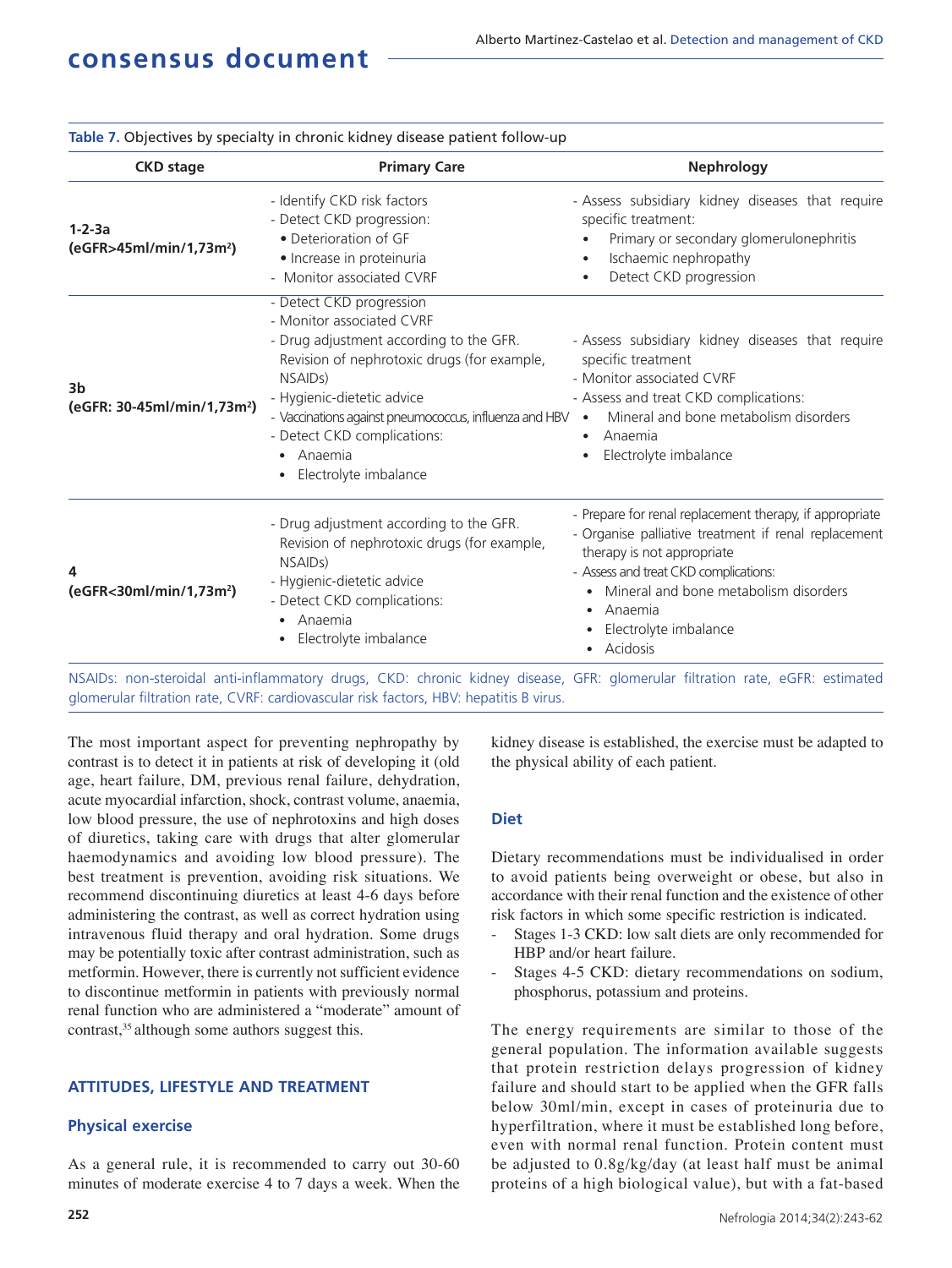high-calorie content (mono and polyunsaturated) and carbohydrates, if there is not carbohydrate intolerance or dyslipidaemia that require additional adjustments. The appropriate protein intake in CKD patients is 0.8g/ kg, 50% of which must be of high biological value, that is, of animal origin; the remaining 50% must be complemented with proteins contained in the rest of the foods included in the diet (vegetable origin). The use of high-protein diets, as well as drugs that cause weight reduction, may have adverse effects in CKD.<sup>36</sup>

The daily consumption of salt must be less than 6g (the equivalent of 2.4g of sodium). In initial phases of kidney disease, a stricter salt restriction will only be applied to patients with HBP. The diet must be complemented with potassium and phosphorus restriction and vitamin D intake.

In CKD patients on haemodialysis (HD), protein intake may be increased by up to 1.2g/kg in order to achieve an adequate protein balance, avoid calorie-energy exhaustion and attain an adequate nutritional status.

### **Alcohol**

Moderate alcohol intake is not considered to be harmful, as with the general population, that is, around 12 to 14g of alcohol (around 300cc of beer or 150cc of wine). But we must bear in mind not only the calories present in alcohol, but also the quantity of liquid and the sugar, potassium, phosphorus and sodium content, which must be limited in many patients in accordance with associated risk factors and the degree of renal failure that they may cause.

## **SPECIFIC OBJECTIVES OF TREATMENT**

### **High blood pressure in chronic kidney disease: treatment objectives5,33,37**

- In CKD patients, the objective of anti-hypertensive treatment is threefold: to reduce BP, to reduce the risk of cardiovascular complications and to slow down CKD progression.
- In patients with CKD and an ACR  $\langle 30 \text{mg/g}, \text{the} \rangle$ recommended BP control target is ≤140/90mmHg. If the ACR is  $\geq$ 30mg/g, a stricter target is suggested, with  $BP \leq 130/80$ mmHg, both in patients with and those without DM.
- The drugs of first choice are those that block the reninangiotensin system actions, either ACEI or ARBs.
- The use of anti-hypertensive drug combinations is recommended to achieve the control objectives. This combination must include a thiazide or loop diuretic depending on the severity of CKD.

## **Hyperglycaemia management in chronic kidney disease**

### Management objectives

### How is metabolic control assessed?

Glycated haemoglobin  $A_{1C}$  (Hb $A_{1C}$ ) is the reference parameter for assessing metabolic control in patients with chronic renal failure (CRF) and we must bear in mind factors that limit its usefulness as a glycaemic control marker, such as transfusions and treatment with erythropoietin.38-43

### Objectives of glycaemic control

The guidelines recommend that in patients with short-term DM and without a decrease in life expectancy, the target must be  $HbA_{1C}$  <7 (<53mmol/mol).<sup>44</sup>

By contrast, for patients with long-term DM with a previous history of poor glycaemic control or with a condition that decreases life expectancy, the control target must be individualised, avoiding therapeutic strategies that involve an unacceptable increase in the risk of hypoglycaemia.

There is no evidence that indicate what the optimal  $H\ddot{\theta}A_{1C}$ level is for dialysis patients.

It is necessary to bear in mind that the risk of severe hypoglycaemia in patients with renal failure on intensive treatment is very high and is increased by a decreased intake, a change in meal times and the presence of autonomic neuropathy.

### Oral anti-diabetic drugs<sup>44</sup>

#### Secretagogues

Sulfonylureas (SU) are not the first choice drug in renal failure.

Glibenclamide and glimepiride are metabolised in the liver to weaker metabolites, but are eliminated in urine, and as such, even in low doses, their use is not recommended in patients with CRF.

Glipizide is metabolised to inactive metabolites and, consequently, it would be the only SU that could be administered in CRF, but its use is not permitted with a low GFR (CCr <30ml/m).

Repaglinide is metabolised in the liver and less than 10% is eliminated via the kidneys. Nevertheless, a low dose of treatment (0.5mg) should initially be administered.

### Metformin

Metformin is mainly eliminated in urine without being metabolised. In its data sheet, its use is not recommended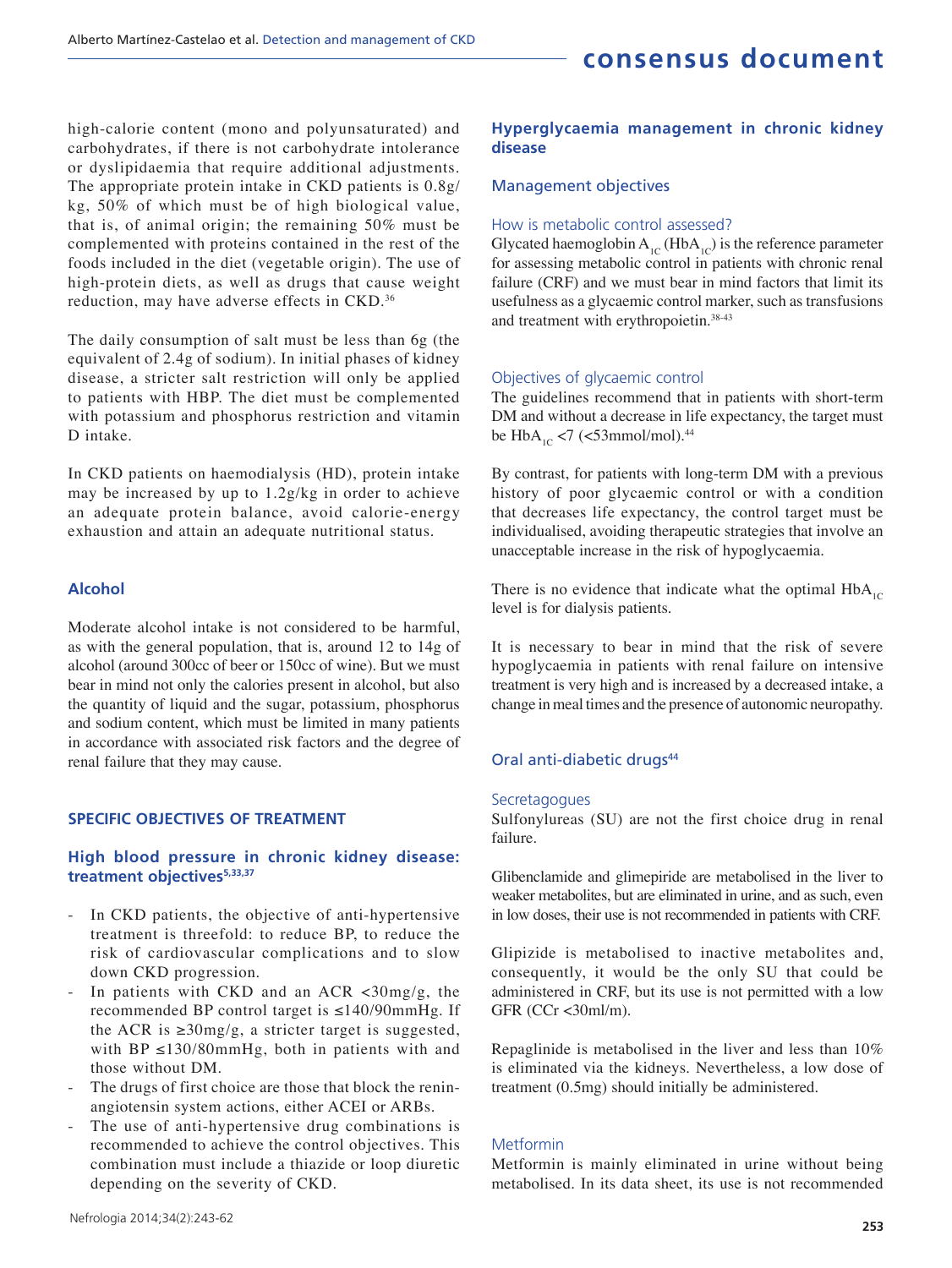with an eGFR <60ml/min, but this recommendation is not usually followed in normal clinical practice. With an eGFR <45ml/min, it is recommended to monitor glycaemia and renal function frequently and not administer it with an eGFR <30ml/min.

### Alpha-glucosidase inhibitors

Both acarbose and miglitol and their metabolites accumulate in renal failure and their use is therefore not recommended.<sup>45</sup>

### Glitazones

Glitazones are metabolised in the liver and less than 2% is eliminated in urine. There is therefore no accumulation of active metabolites in renal failure. However, given that their use increases the risk of oedema, heart failure and osteoporosis, it is limited in these patients and contraindicated in those on dialysis.

### Dipeptidyl peptidase-4 inhibitors

When there is an eGFR greater than  $50$ ml/min/1.73m<sup>2</sup> no when there is an extra greater than some hand them the gliptine requires adjustment. Sitagliptin, vildagliptin and saxagliptin require a dose adjustment whenever the GFR is less than 50ml/minute.

Sitagliptin must be used at doses of 50mg and 25mg whenever the GFR is between 50 and 30ml/minute and less than 30ml/ minute, respectively.

Vildagliptin must be used at doses of 50mg whenever the GFR is less than 50ml/minute, including in ESRD requiring dialysis.

Saxagliptin must be used at doses of 2.5mg in patients with a GFR of less than 50ml/minute. Saxagliptin is not indicated in patients with ESRD or those on dialysis.

Linagliptin does not require dose adjustment in any stage of CKD.

### Glucagon-like peptide-1 analogues

Liraglutide is only indicated in patients with an eGFR >60ml/ min/1.73m<sup>2</sup>. Experience with liraglutide and exenatide in this field is very limited.

### Insulin

Insulin requirements are very variable and as such, individualisation of treatment is essential. We can indicate the following initial rules that must be adapted to each patient through glucose control:

- $CCr$  >50: does not require a dose adjustment.
- CCr 50-10: will require a 75% reduction of the previous insulin dose.

- CCr <10: will require a 50% reduction of the previous insulin dose.

The insulin regimen will be adapted to the control target and may be a conventional therapy or an intensive treatment, although we should remember that the basal-bolus regimen has a lower rate of hypoglycaemia.

## **Objectives and management of dyslipidaemia**

One of the factors that increase renal damage and accelerate renal function deterioration is dyslipidaemia, independently of its arteriosclerosis-promoting effect.

## Risk stratification

In accordance with the latest European guidelines, CKD individuals must be considered to be patients with high or very high cardiovascular risk, without the need to apply risk scales. As such, CKD patients with a GFR  $<60$ ml/min/1.73m<sup>2</sup> are classified as having a very high cardiovascular risk.<sup>46</sup>

Dyslipidaemia screening must be performed systematically. Although LDL (low-density lipoprotein) cholesterol is the main risk predictor, non-HDL (high-density lipoprotein) cholesterol may be better, as is the case in diabetics or metabolic syndrome patients.

## Evidence on the benefit of treating dyslipidaemia on chronic kidney disease

Data obtained by *post hoc* analysis support the ability of statins to reduce cardiovascular complications in patients with stages 2 and 3 CKD.<sup>47,48</sup>

The results in stages 4 and 5 or in HD are not as clear.<sup>49,50</sup> However, in the SHARP (Study of Heart and Renal Protection) study, a 17% reduction in cardiovascular events was observed in patients with stages 3, 4 and 5 CKD treated with simvastatin-ezetimibe compared with placebo.<sup>51</sup> This reduction was not observed in patients treated with dialysis.

## Lifestyle recommendations

Diet is the main determinant of cholesterol levels. The basic advice is therefore dietary. It is recommended that 30% or less of the total calories come from fatty foods and that less than 10% be saturated fats. It is advised that no more than 300mg/day of cholesterol be consumed.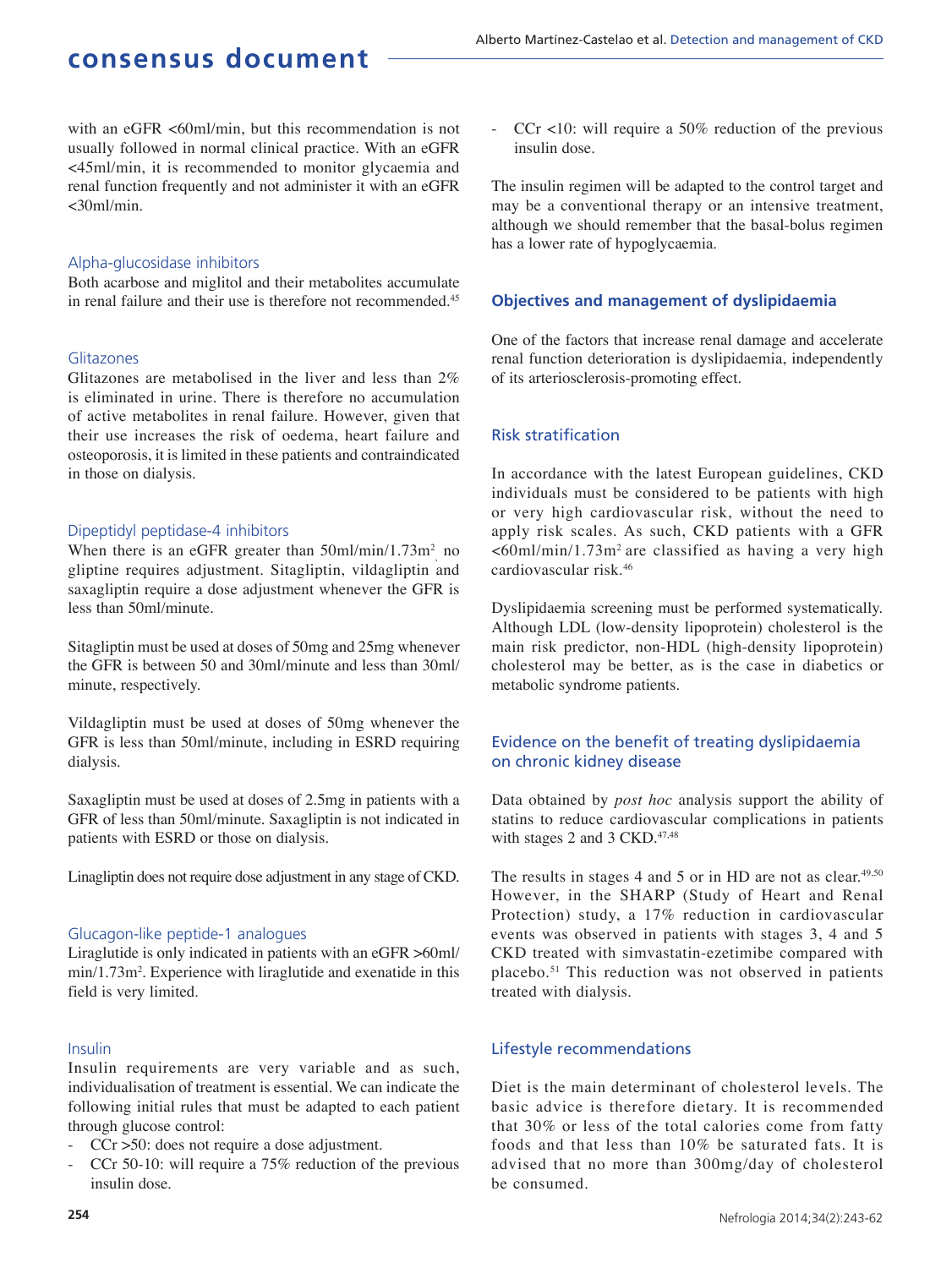### Lipid-lowering drugs and chronic kidney disease

#### **Statins**

It is not necessary to adjust statin dose, except in very advanced stages of CKD<sup>3-5</sup> and only for those that are eliminated via the kidney. They are the treatment of choice. CKD, as well as old age, female sex, a low BMI, liver dysfunction, alcohol consumption, systemic diseases and hypothyroidism, increase the risk of side effects, however, these are not common.

Drugs that are eliminated via the liver are the drugs of choice (fluvastatin, atorvastatin, pitavastatin and ezetimibe). Statins metabolised via CYP3A4 (atorvastatin, lovastatin, simvastatin) may increase side effects by enhancing pharmacological interactions when they are administered with certain inducing drugs (phenytoin, phenobarbital, barbiturates, rifampicin, dexamethasone, cyclophosphamide, carbamazepine, omeprazole) or inhibitors.

For kidney transplant patients, certain interactions must be borne in mind, particularly with cyclosporine and statins, such as atorvastatin, lovastatin and simvastatin, since they may increase their levels and the risk of myopathy. Fluvastatin, pravastatin, pitavastatin and rosuvastatin are less likely to interact. Although tacrolimus is also metabolised by CYP3A4, it seems that there is less risk of it interacting with statins. In these patients, statins must be introduced at low doses, titrated with caution and the interactions must be monitored.

#### Fibrates

Most guidelines recommend gemfibrozil as the fibrate of choice and they recommend avoiding the others. The risk of myopathy increases more than five times when it is combined with a statin and this is greater in CKD. The association with statins may cause acute renal failure due to rhabdomyolysis. If this combination is necessary, fenofibrate must be used and strict monitoring must be carried out. The normal dose of gemfibrozil is 600mg/day and it can be used in patients with a GFR of between 15 and 59ml/ min. Its use is not advised if the GFR is <15ml/min. However, given the lack of evidence on the cardiovascular benefit of hypertriglyceridaemia treatment with fibrates and their potential side effects, treatment with fibrates is not recommended in CKD, particularly in combination with statins.

### Ezetimibe

Its efficacy along with simvastatin has been demonstrated in CKD patients in the SHARP study.<sup>51</sup> A dose adjustment is not necessary for renal failure.

### Control objectives

CKD is a coronary heart disease risk equivalent; therefore, the objectives are the same as in patients with ischaemic heart disease.

The therapeutic objective in CKD patients (GFR  $\leq 60$ ml/m) is LDL cholesterol <70mg/dl or a 50% reduction if the previous objective is not achievable.<sup>16</sup> However, recently the KDIGO guidelines for treating dyslipidaemia in CKD recommend therapy with statins for all adults >50 years of age, independently of LDL cholesterol levels. Based on the SHARP study and in the *post hoc* analysis of clinical trials with statins compared with a placebo that studied CKD patients, a strategy for "treating cardiovascular risk" has been established. Likewise, initiating treatment with statins in stage 5 CKD patients not on dialysis is not recommended.<sup>52</sup>

After the creation of this document, the new international guidelines on dyslipidaemia management in CKD (Kidney Int Suppl 2013; 3(3): 259-305) were published, which suggest not pursuing objectives, but rather a strategy of "action".

### **Smoking**

Smoking is one of the factors directly involved in kidney disease progression and data have been published that link this habit to renal function deterioration in the general population (the MRFIT study,<sup>53</sup> the study by Briganti et al.<sup>56</sup>) and in diabetics.57-60

Therefore, in all patients with CKD (as with the general population), we must ask patients about their tobacco consumption in all consultations that we perform (both in primary and in specialised care). Empathetic but firm and motivated advice should be given to smokers to encourage them to quit smoking, and emphasis must be put on the individual benefits and the help available to achieve it (systematic minimal intervention, cognitive-behavioural techniques, pharmacological treatment, etc.).

In kidney disease patients, nicotine replacement therapy (patches, chewing gum, sweets) seems to be safe, as well as their combination with lower doses than normal of bupropion (150mg/24h) in advanced stages of the disease. Varenicline use at normal doses seems safe and, as with bupropion, it can be used at half the dose (1mg/24h) of that of patients with moderately decreased renal function and in the general population.

### **Obesity**

There are few specially designed clinical trials in this regard, but there are data that support that the reduction of weight and intake of fat may decrease the risk of CKD.<sup>61</sup>

Treatment of obesity in CKD patients must be nonpharmacological and consist of physical exercise and a lowcalorie diet, in accordance with the recommendations of the corresponding section of these guidelines.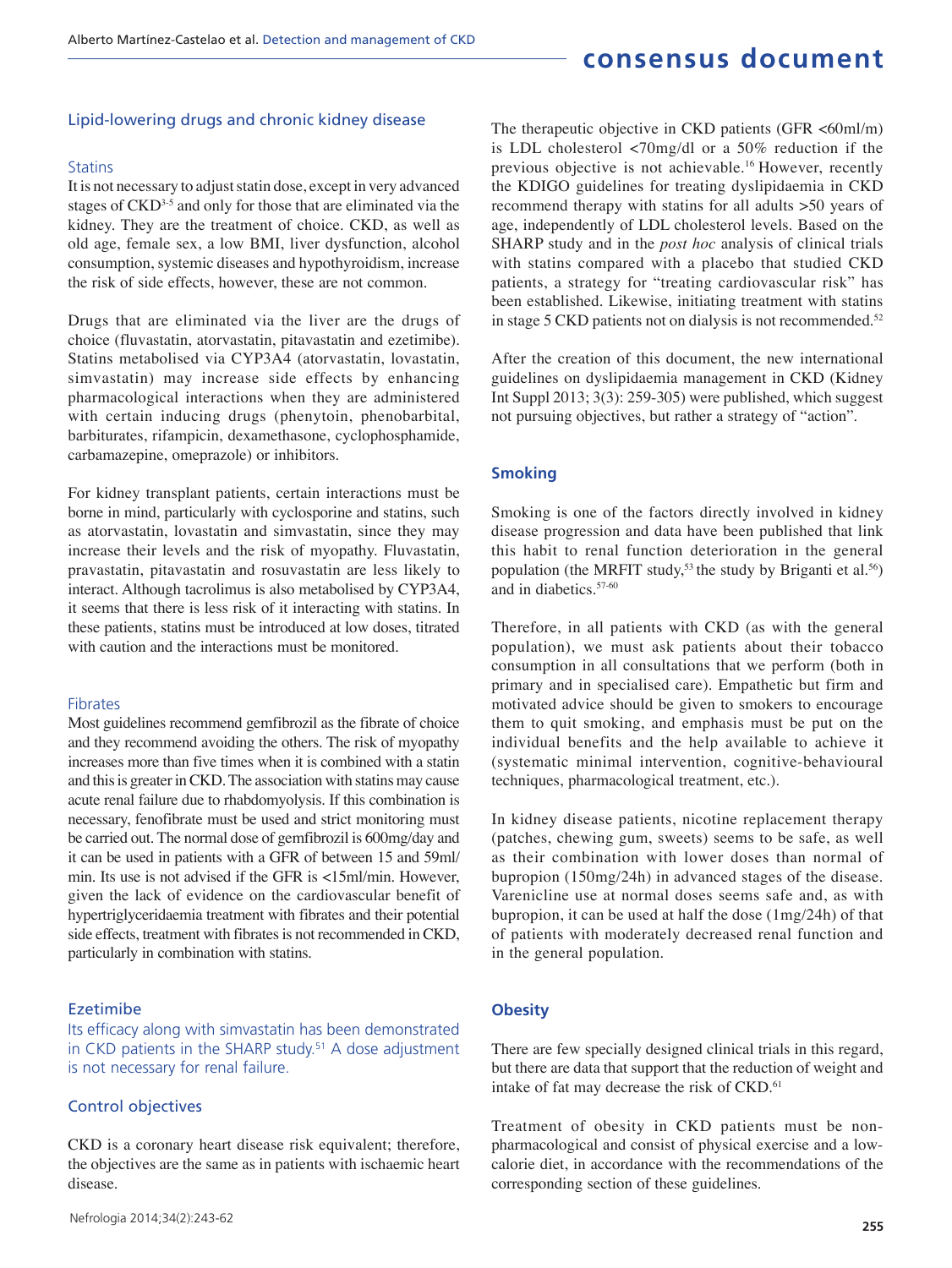The only drug authorised in Spain for treating obesity, orlistat, is indicated in individuals with a BMI higher than  $30\text{kg/m}^2$ . It has interactions with many drugs and has not been studied in CKD patients, and as such, its use does not appear to be advisable in them. The use of drugs to reduce appetite is not indicated in CKD patients.

### **Hyperuricaemia**

Hyperuricaemia is defined as the increase of uric acid levels above their solubility level in plasma. This occurs in males with uric acid values greater than 7mg/dl and in females, due to the oestrogenic effect, with values greater than 6mg/dl. Hyperuricaemia may be asymptomatic or cause diseases such as uric nephrolithiasis, nephropathy due to uric acid, tophaceous gout, acute gouty arthritis and asymptomatic hyperuricaemia. An increased cardiovascular risk has been reported with uric acid values in the high normal limit, above  $5.2 \text{mg/d}$ .<sup>62,63</sup>

It has been demonstrated that allopurinol and other xanthine oxidase inhibitors have effects on the circulatory system that are independent of uric acid concentration.<sup>64-66</sup>

The clinical guidelines do not recommend treating asymptomatic hyperuricaemia, since this would only be supported by two randomised clinical trials.<sup>67,68</sup> Another drug, febuxostat, has recently become available for treating hyperuricaemia in patients with a history of gout or uric arthritis. In those with symptomatic hyperuricaemia and mild to moderate renal failure, febuxostat administration has demonstrated greater efficacy and a similar safety to allopurinol, without the need to adjust the dose. $69$ 

Colchicine is indicated for treating acute gout attacks. In patients with a GFR between 30 and 50ml/min, the dose must be reduced. If the GFR is less than  $30$ ml/min/1.73m<sup>2</sup>, colchicine use is contraindicated. In the event of an acute gout crisis in these patients with a reduced eGFR, intramuscular tetracosactrin (Nuvacthen depot® ) may be administered for three days or corticosteroids in doses of 2-30mg/day with a rapid reduction until they are discontinued after 5-7 days.

### **Anaemia**

The main cause of anaemia in CKD patients is the inadequate production of endogenous erythropoietin, a hormone that acts on the differentiation and maturation of red blood cell precursors. In CKD patients, anaemia is defined as a situation in which Hb concentration in blood is two standard deviations below the mean Hb concentration of the general population, corrected for age and sex.<sup>70</sup>The lower limit of Hb levels from which anaemia is considered to exist in females is 11.5g/l,<sup>71</sup> according to the S.E.N. and 12g/l according to the World Health Organization (WHO),

the Kidney Disease Outcomes Quality Initiative (KDOQI) and the European Renal Best Practice (ERBP).<sup>72</sup> The lower limit of Hb values in males younger than 70 according to the S.E.N., KDOQI and ERBP is 13.5g/l and 13g/l according to the WHO. For males older than 70 years of age, the S.E.N. and the WHO set the lower Hb limits at 12g/l and the KDOQI and ERBP set it at 13.5g/l.

## Diagnosis of anaemia and iron and erythropoiesisstimulating agent administration assessment and criteria

#### Characteristics of anaemia in chronic kidney disease

Anaemia associated with CKD is usually normocytic and normochromic in origin and is related to a decrease in erythropoietin production by peritubular cells, low bone marrow response, an increased production of hepcidin and a decrease in the availability of iron for erythropoiesis.<sup>73</sup>

When to start the study of anaemia in chronic kidney disease:

- When Hb is <11g/dl in premenopausal females and prepubertal patients.
- When Hb is  $\langle 12g/dl \rangle$  in adult males and postmenopausal females.

## How to study anaemia in chronic kidney disease, laboratory requests

- Haematocrit (Ht)-Hb.
- Haemocytometer readings: mean corpuscular volume (MCV), mean corpuscular Hb (MCH), mean corpuscular Hb concentration (MCHC).
- Reticulocytes.
- Iron parameters: serum iron, ferritin, transferrin, TSI.
- Rule out intestinal blood losses (if microcytic hypochromic anaemia or suspicion of digestive bleeding).
- In patients with stage 5 CKD on HD, samples are taken immediately before dialysis.

#### Haemoglobin targets

In adult CKD patients, Hb control targets between 10 and 12g/dl must be aimed for and symptoms and comorbidity must be assessed. If in patients with stages 3B to 5 CKD Hb <10.5g/dl is found, they should be referred to Nephrology if they were not being followed-up or they should be reviewed at an early stage.

## Iron metabolism required before the start of treatment with erythropoiesis-stimulating agents

Sufficient caution should be taken to achieve and maintain target Ht/Hb: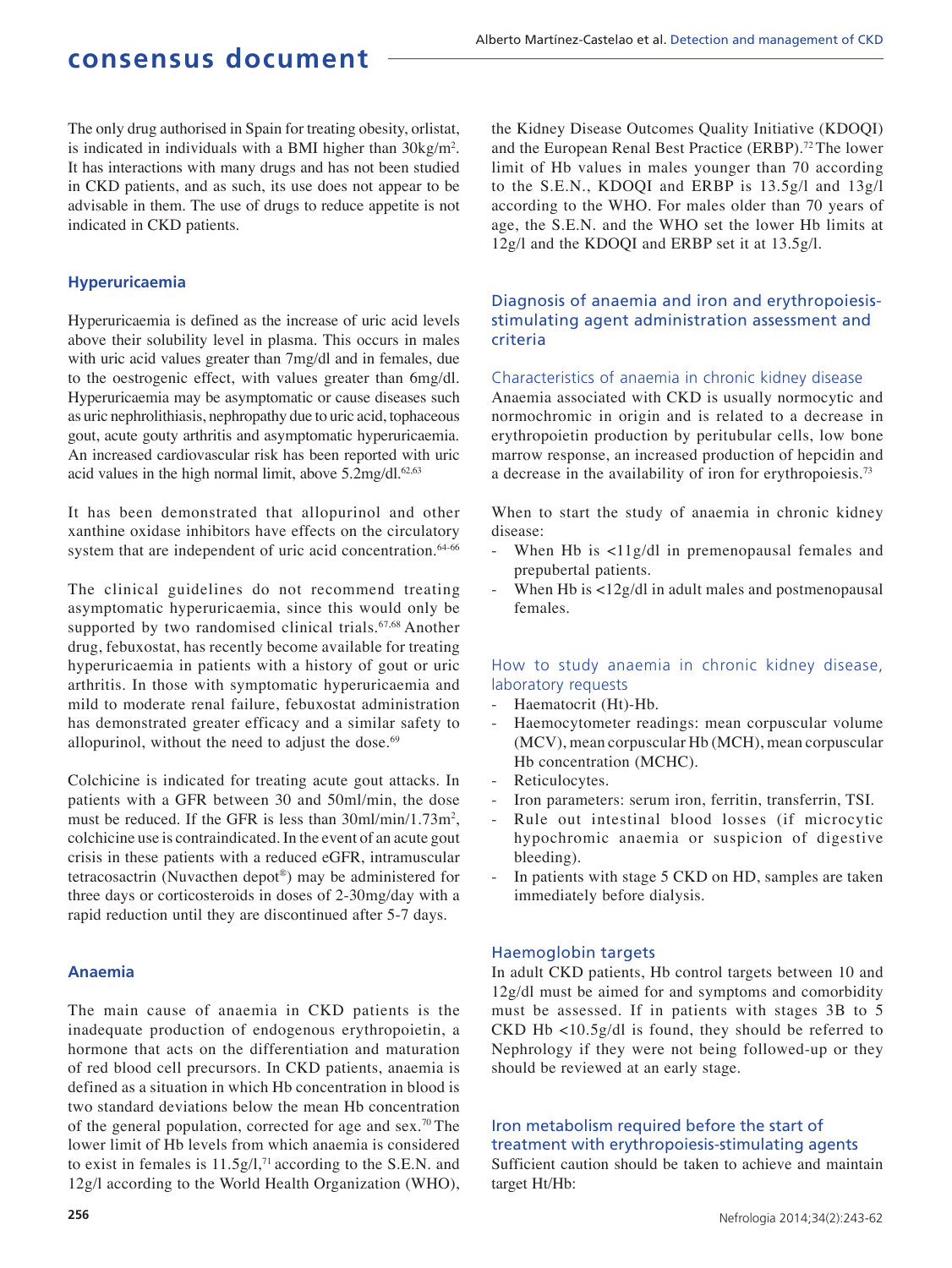TSI  $\geq 20\%$  and  $\lt 50\%$ .

During treatment with erythropoiesis-stimulating agents (ESA), iron metabolism should be studied every three months, if the patient receives intravenous Fe.

In patients with ESA without intravenous Fe, the monitoring should be monthly until Hb has stabilised between 10 and 12g/dl.

In diabetic patients, it is recommended to not start treatment with ESA until Hb <10g/dl has been achieved, if the patient has a history of stroke.

In patients not treated with EPO, the target must be  $TSI \ge 20\%$ and Ferritin ≥100ng/ml. Patients must be monitored every 3-6 months.

The test must be carried out 15 days after the last dose of intravenous Fe is administered.

### Intravenous iron administration regimen

It is administered with the purpose of preventing deficiency and maintaining iron reserves in order that the target Ht/ Hb is achieved and maintained. The administration must be carried out in the hospital. With certain joint protocols, some intravenous Fe may be administered in the health centre under medical supervision.

## Oral iron administration regimen

- Adults: 200mg/day.
- Children: 2-3mg/kg/day.

In pre-dialysis, home dialysis and PD adults who do not achieve adequate iron reserves with Fe by the oral route, a 100mg infusion of Fe dextran or 500-1000mg of intravenous Fe carboxymaltose should be administered and this process should be repeated as necessary in accordance with the iron parameters. Another option is intravenous iron sucrose (maximum 200mg/dose).

It is considered unlikely for HD patients to achieve the target with oral Fe, and as such, intravenous iron will be required.

Route of erythropoiesis-stimulating agent administration Subcutaneous administration is indicated in HD, PD and home dialysis patients, with the injection location being rotated.

The intraperitoneal route would be possible when doses are administered to the empty abdomen or with a low amount of peritoneal fluid. Higher doses may be required using this route.

The intravenous route would be indicated in the case of high doses (volume) or recurrent ecchymosis at the site of injection.

## EPO dose and adjustment

It is prescribed by Nephrology services.

## Transfusions in chronic kidney disease patients

- In patients with functional anaemia.
- In patients who are resistant to EPO with chronic blood loss.

## Potential adverse side effects of treatment with erythropoiesis-stimulating agents

HBP, seizures, arteriovenous fistula thrombosis, increase in blood viscosity. Treatment with ESA when there is Hb >13g/ dl has been associated with high levels of cardiovascular disease, although without an increase in mortality.<sup>74</sup>

Anaemia control in CKD patients must incorporate educational programmes for patients that include information about the health issue, professional support and lifestyle guidance.

## **Detection of mineral and bone metabolism disorders**

Calcium and phosphorus metabolism disorders in CKD are associated with various complications that are beyond simple bone involvement and include other systems, particularly the cardiovascular system (for example, calcifications). The earliest clinical manifestation is an increase in the parathyroid hormone (PTH), caused by active vitamin D deficiency (calcitriol), phosphate retention (with or without hyperphosphataemia) and/or marked hyperphosphataemia.

## Detection and treatment objectives

- Avoid hyperphosphataemia.
- Maintain normal levels of calcium and phosphorus.
- Avoid the onset and progression of secondary hyperparathyroidism.

According to the 2003 K-DOQI, 2007 S.E.N. and 2011 S.E.N. guidelines,<sup>75-77</sup> the therapeutic objective is variable in different stages of CKD, but it may be summarised by saying that we should aim to maintain calcium, phosphate and PTH within the normal limits. In stage 4, it is even advised to maintain PTH values slightly higher than normal values. The guidelines also recommend measuring calcidiol (25-OHvitamin D) in order to diagnose the deficiency or insufficiency of vitamin D. These levels should ideally be greater than 20- 30ng/m (50-75nmol/l).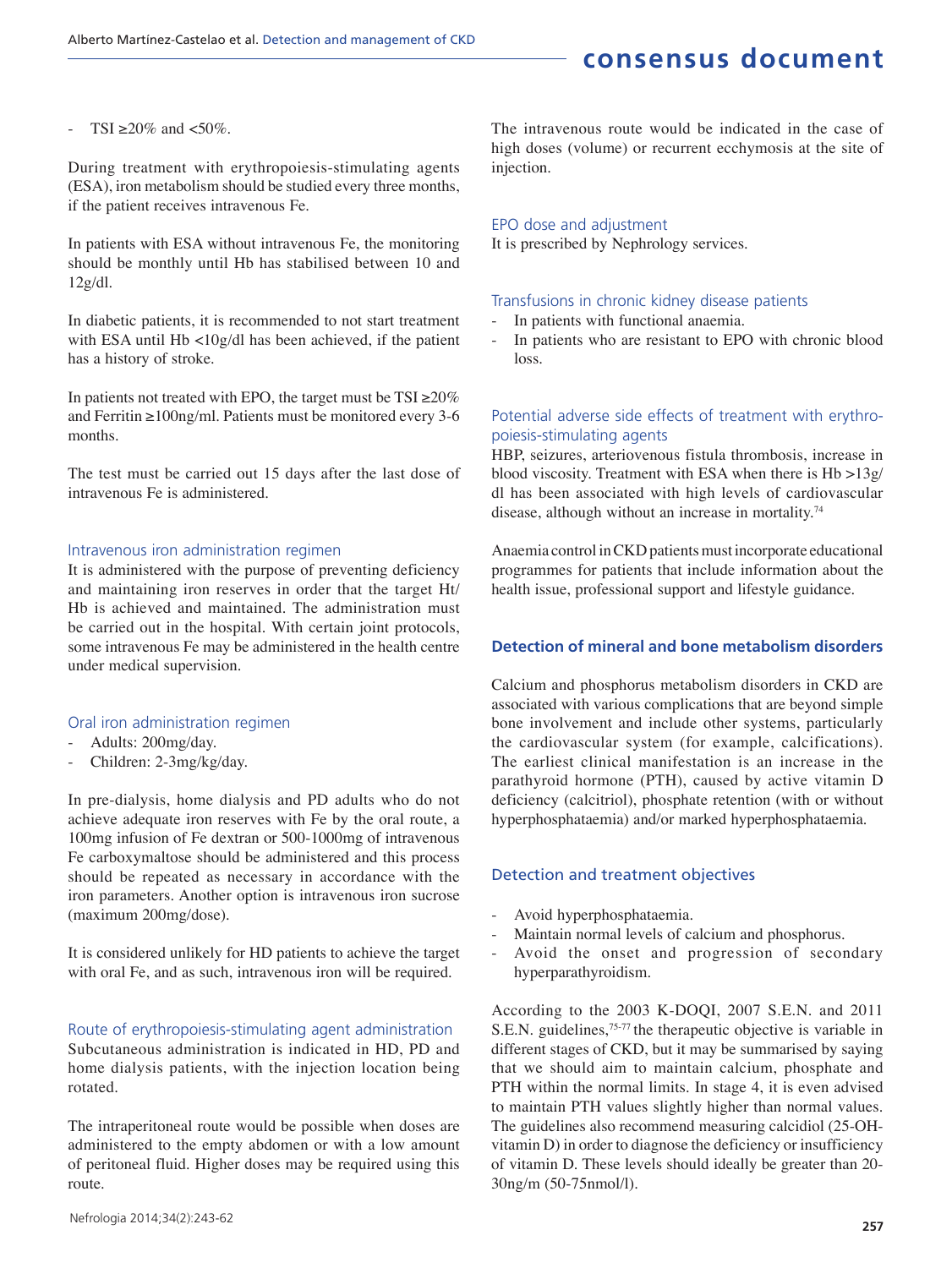A small degree of stable hyperparathyroidism is not a concern, but progressive hyperparathyroidism, with PTH values that are two or three times higher than the reference value, requires consultation with Nephrology specialists. Nephrologists should also be consulted for patients with high levels of phosphate that are greater than 5mg/dl (1.40mmol/l).

### **Treatment**

Treatment will be carried out through diet, phosphate binders, native or active vitamin D, and/or selective activation of vitamin D receptors. Calcimimetics may be used in dialysis patients.

## Drugs for adequate maintenance of mineral metabolism

### Phosphate binders

These are administered with meals. Binders with calcium include calcium carbonate, calcium acetate or its combination with magnesium. Binders without calcium or aluminium include sevelamer and lanthanum carbonate. Aluminium compounds are excellent binders, but are not recommended over long periods, given that they may induce aluminium intoxication in CKD patients.

### Treatment of vitamin D deficiency

- **Cholecalciferol (D3): Belenguer® or Kern® vitamin D3**   $(cholecalciferol, 800IU = 12 drops, 50 000IU = 25ml).$
- **Calcifediol (25-OH-vitamin D): Hidroferol®** 0.266mg (calcifediol 16 000 IU).

The purpose of fortnightly or monthly calcifediol administration in vials is to normalise calcidiol levels (25- OH >20-30ng/ml) independently or not of a decrease in PTH. It should be managed with the utmost care and it is necessary to measure calcium and phosphorus in its control, since in patients with advanced CKD, it may increase them.

## Treatment of secondary hyperparathyroidism

- **Calcitriol and vitamin D analogues:** renal hydroxylation is not required to obtain the active form. These include **Rocaltrol**<sup>®</sup> (calcitriol; 1,25-(OH)<sub>2</sub>-D<sub>3</sub>) and **Etalpha**<sup>®</sup> (alfacalcidol;  $1\alpha$ -(OH)- $D_3$ ). Alfacalcidol requires activation in the liver.
- **Selective vitamin D receptor activators: Zemplar***®* (paricalcitol): there is a lower likelihood of hypercalcaemia and hyperphosphataemia, and it seems to induce fewer vascular calcifications.
- **Calcimimetics: Mimpara***®* (cinacalcet): indicated in the treatment of hyperparathyroidism in dialysis and in primary hyperparathyroidism.

### **Detection and treatment of acidosis**

A situation of metabolic acidosis not compensated with venous bicarbonate <15mmol/l will require intravenous treatment in the hospital. Mild metabolic acidosis (bicarbonate between 15 and 20mmol/l) may require the administration of oral bicarbonate.

## **Other attitudes**

## Preparation for renal replacement therapy and start time

The optimal initiation of renal replacement therapy (RRT) is that which is planned. The lack of planning unnecessarily increases the use of catheters in HD, causing higher morbidity, infections and increased hospitalisation.

A referral of the patient to the nephrologist at the appropriate time means that the patient will receive the best information on the possible RRT techniques: PD, HD and home HD, as well as the possibility of an early or living donor renal transplantation, if this were available. This adequate referral decreases complications, particularly infectious and cardiovascular complications and has a significant impact on survival.

RRT is considered when the GFR is  $\langle 15m/mn/1.73m^2 \rangle$ or earlier if there are signs or symptoms of uraemia or a difficulty in controlling hydration (carried out frequently in diabetic patients), HBP that is difficult to control or a deterioration of nutritional status.

In general, dialysis is introduced whenever the GFR is between 8 and  $10 \text{ml/min}/1.73 \text{m}^2$  and it is essential with a GFR  $\leq$ 6ml/min/1.73m<sup>2</sup>, even in the absence of symptoms of uraemia. In high-risk patients, we insist that the early introduction of dialysis should be considered and it should be personalised.

It is necessary to bear in mind that the patient may be suitably studied and prepared for a potential living donor renal transplantation (if this is possible) before dialysis is initiated. Likewise, they can be studied and placed on the waiting list for a deceased donor renal transplantation, where possible, before starting dialysis. This is what we call early renal transplantation.

## **Follow-up**

Patients with stages 4-5 CKD should be monitored preferably by the nephrologist, in close collaboration with the Primary Care doctor and the nursing staff.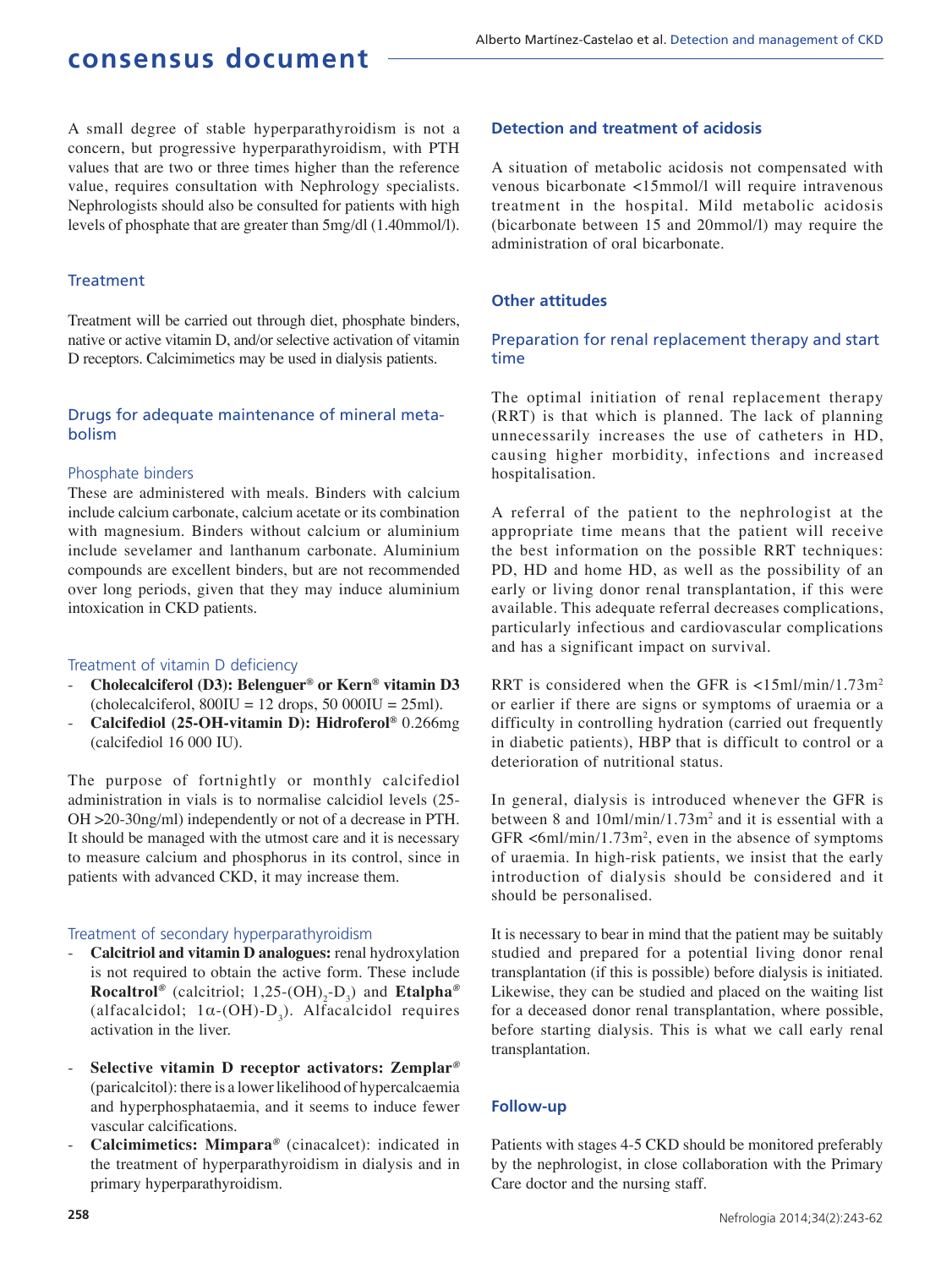The frequency of visits must be established every three months in stage 4 CKD and every month in pre-dialysis stage 5 CKD. This frequency may be modified according to the doctor's opinion.

In each visit, it is advisable to provide detailed information about the laboratory test, changes to treatment, its justification and, where appropriate, a prognostic assessment.

## **Roles of the Primary Care doctor in addressing and following up chronic kidney disease determined by the stage of disease**

- Follow-up of elderly patients, with a stable GFR, who due to age, quality of life or other reasons, do not receive RRT, ESA and/or medication for secondary hyperparathyroidism.
- Control of cardiovascular risk factors.
- Monitoring of CKD progression factors.
- Monitoring of nephrotoxicity in order to avoid iatrogeny in any process.
- Special attention must be paid to:
	- Avoiding NSAID use, whenever possible.
	- Avoiding hyperkalaemia associated with the use of drugs.
	- Avoiding/adjusting the use of oral anti-diabetics in accordance with the eGFR.
	- Avoiding, insofar as possible, use of iodine contrasts and adjusting all drugs to the patient's eGFR.
- Participation in therapeutic compliance and referral to Nephrology in the case of acute deterioration of renal function or complications.
- Vaccination: hepatitis B virus, pneumococcus, flu, etc.
- Collaboration in palliative activities.

## **Keys for managing haemodialysis/peritoneal dialysis patients in Primary Care**

- Facilitation of the disease adaptation process in accordance with age, the family situation, educational and work conditions, the form of occurrence and development of the disease, trust in the healthcare system, etc.
- Knowledge by the GP of the different options and implementation of the latter (frequency, location where it is performed, potential complications according to the alternative chosen).
- Good relationship and communication channel with the reference Nephrology Service.

## **Keys for managing kidney transplant patients**

The same applies as in the previous case but with a very intense interaction with the nephrologist, for special requirements related to immunosuppression, pharmacological interactions and vaccinations.

## **Keys for follow-up of terminal uraemia at home. Palliative treatment**

The objective of home management of terminal uraemia is to facilitate the wellbeing of uraemic patients who cannot undergo dialysis, minimising the physical, family and healthcare impact of their condition and optimising the resources of our National Health System. This requires close coordination between Nephrology and Primary Care. In health areas where there are home support teams, whether they are dependent on Primary Care or Specialist Care, their inclusion in the therapeutic team could be very useful.

The individualisation of the decision with the agreement of the patient, family and professionals is recommended. It is useful for the decision to be made at an early stage, since it allows follow-up to be organised before a very significant deterioration has occurred in the patient.

### **Acknowledgements**

We would like to thank Esteve and Abbvie laboratories for their logistical support in the project.

## **Conflicts of interest**

The authors declare that they have no conflicts of interest related to the contents of this article.

## **REFERENCES**

- 1. Otero A, de Francisco A, Gayoso P, García F; on behalf of the EPIRCE Study Group. Prevalence of chronic renal disease in Spain: results of the EPIRCE study. Nefrologia 2010;30(1):78-86.
- 2. De Francisco ALM. Sostenibilidad y equidad del tratamiento sustitutivo de la función renal en España. Nefrologia 2011;31:241-6.
- 3. Alcázar R, Egocheaga MI, Orte L, Lobos JM, González Parra E, Álvarez Guisasola F, et al. Documento de consenso sobre SEN-semFYC sobre la enfermedad renal crónica. Nefrologia 2008;28(3):273-82.
- 4. K/DOQI clinical practice guidelines for chronic kidney disease: evaluation, classification, and stratification. Am J Kidney Dis 2002;39(Suppl 1):S1-266.
- 5. National Collaborating Centre for Chronic Conditions. Chronic kidney disease: national clinical guideline for early identification and management in adults in primary and secondary care. London: Royal College of Physicians; 2008.
- 6. Improving Global Outcomes (KDIGO) CKD Work Group. KDIGO Clinical Practice Guideline for the Evaluation and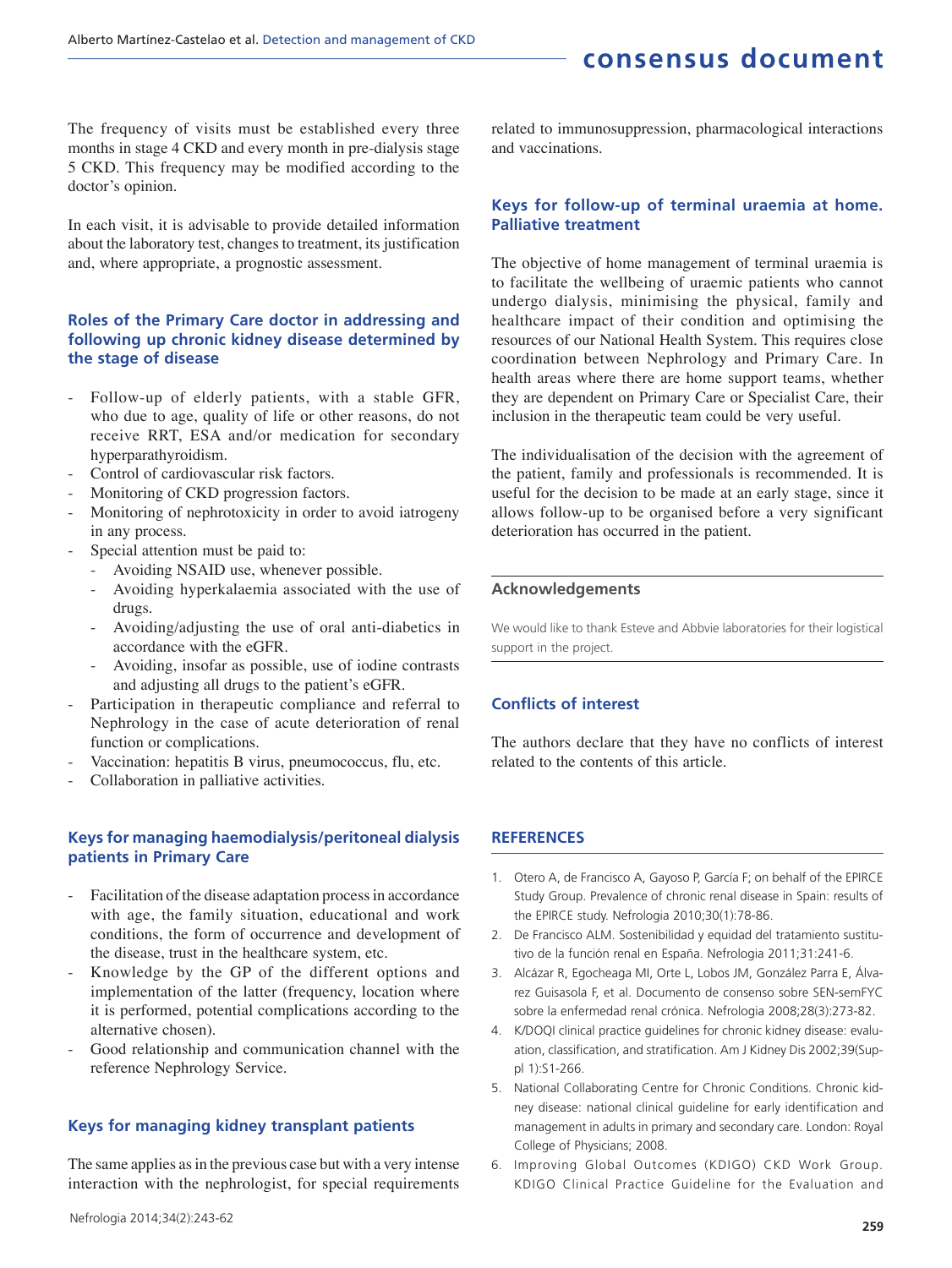Management of Chronic Kidney Disease. Kidney Int Suppl 2013;3:S6-308.

- 7. Levey AS, Stevens LA, Coresh J. Conceptual model of CKD: applications and implications. Am J Kidney Dis 2009;53(3 Suppl 3):S4-16.
- 8. Levey AS, Bosch JP, Lewis JB, Greene T, Rogers N, Roth D. A more accurate method to estimate glomerular filtration rate from serum creatinine: a new prediction equation. Modification of Diet in Renal Disease Study Group. Ann Intern Med 1999;130:461-70.
- 9. Levey AS, Stevens LA, Schmid CH, Zhang YL, Castro AF 3rd, Feldman HI, et al. A new equation to estimate glomerular filtration rate. Ann Intern Med 2009;150:604-12.
- 10. Stevens LA, Schmid CH, Greene T, Zhang YL, Beck GJ, Froissart M, et al. Comparative performance of the CKD Epidemiology Collaboration (CKD-EPI) and the Modification of Diet in Renal Disease (MDRD) study equations for estimating GFR levels above 60 ml/min/1.73 m2. Am J Kidney Dis 2010;56:486-95.
- 11. Peralta CA, Shlipak MG, Judd S, Cushman M, McClellan W, Zakai NA, et al. Detection of chronic kidney disease with creatinine, cystatin C, and urine albumin-to-creatinine ratio and association with progression to end-stage renal disease and mortality. JAMA 2011;305(15):1545-52.
- 12. Gràcia-Garcia S, Montañés-Bermúdez R, Morales-García LJ, Díezde Los Ríos MJ, Jiménez-García JÁ, Macías-Blanco C, et al. Current use of equations for estimating glomerular filtration rate in Spanish laboratories. Nefrologia 2012;32(4):508-16.
- 13. Stevens LA, Coresh J, Greene T, Levey AS. Assessing kidney function—measured and estimated glomerular filtration rate. N Engl J Med 2006;354:2473-83.
- 14. Cockroft DW, Gault MH. Prediction of creatinine clearance from serum creatinine. Nephron 1976;16:31-41.
- 15. Jones GR. Estimating renal function for drug dosing decisions. Clin Biochem Rev 2011;32:81-8.
- 16. Stevens LA, Nolin TD, Richardson MM, Feldman HI, Lewis JB, Rodby R, et al. Comparison of drug dosing recommendations based on measured GFR and kidney function estimating equations. Am J Kidney Dis 2009;54:33-42.
- 17. National Collaborating Centre for Chronic Conditions. Chronic kidney disease: national clinical guideline for early identification and management in adults in primary and secondary care. London: Royal College of Physicians; 2008.
- 18. Levey A, Coresh J. Chronic kidney disease. Lancet 2011;14;379:165-8.
- 19. Remuzzi G, Benigni A, Remuzzi A. Mechanisms of progression and regression of renal lesions of chronic nephropathies and diabetes. J Clin Invest 2006;116:288-96.
- 20. Hallan SI, Ritz E, Lydersen S, Romundstad S, Kvenild K, Orth SR. Combining GFR and albuminuria to classify CKD improves prediction of ESRD. J Am Soc Nephrol 2009;20:1069-77.
- 21. Klahr S, Levey AS, Beck GJ, Caggiula AW, Hunsicker L, Kusek JW, et al. The effects of dietary protein restriction an blood pressure control on the progression of chronic renal disease. Modification of Diet in Renal Disease Study Group. N Engl J Med 1994;330:877- 84.
- 22. Hallan SI, Coresh J, Astor BC, Asberg A, Powe NR, Romundstad S, et al. International comparison of the relationship of chronic kidney disease prevalence and ESRD risk. J Am Soc Nephrol 2006;17:2275-84.
- 23. Patel A, MacMahon S, Chalmers J, Neal B, Billot L, Woodward M, et al.; ADVANCE Collaborative Group. Intensive blood glucose control and vascular outcomes in patients with type 2 diabetes. N Engl J Med 2008;358:2560-72.
- 24. Elsayed EF, Tighiouart H, Griffith J, Kurth T, Levey AS, Salem D, et al. Cardiovascular disease and subsequent kidney disease. Arch Intern Med 2007;167:1130-6.
- 25. Orth SR, Schroeder T, Ritz E, Ferrari P. Effects of smoking on renal function in patients with type 1 and type 2 diabetes mellitus. Nephrol Dial Transplant 2005;20:2414-9.
- 26. Duran-Perez EG, Almeda-Valdes P, Cuevas-Ramos D, Campos-Barrera E, Muñoz-Hernandez L, Gomez-Perez FJ. Treatment of metabolic syndrome slows progression of diabetic nephropathy. Metab Syndr Relat Disord 2011;9:483-9.
- 27. Roderick PJ, Raleigh VS, Hallam L, Mallick NP. The need and demand for renal replacement therapy in ethnic minorities in England. J Epidemiol Community Health 1996;50(3):334-9.
- 28. Morlans M, Laporte JR, Vidal X, Cabeza D, Stolley PD. End-stage renal disease and non-narcotic analgesics: A case-control study. Br J Clin Pharmacol 1990;30(5):717-23.
- 29. Navaneethan SD, Aloudat S, Singh S. A systematic review of patient and health system characteristics associated with late referral in chronic kidney disease. BMC Nephrology 2008;9:3.
- 30. Van Pottelbergh G, Bartholomeeusen S, Bunix F, Degryse J. The evolution of renal function and the incidence of end-stage renal disease in patients aged ≥50 years. Nephrol Dial Transplant 2012;27(6):2297-303.
- 31. Campbell KH, Smith SG, Hemmerich J, Stankus N, Fox C, Mold JW, et al. Patient and provider determinants of nephrology referral in older adults with severe chronic kidney disease: a survey of provider decision-making. BMC Nephrology 2011;12:47.
- 32. Tejedor A, de las Cuevas X. Cuidado paliativo en el paciente con enfermedad renal crónica avanzado (estadio 5) no susceptible de tratamiento dialítico. Nefrologia 2008;28 Suppl 3:129-36.
- 33. KDIGO Clinical Practice Guidelines for the management of blood pressure in chronic kidney disease. Kidney Int 2012;2(Suppl):340-414.
- 34. Ueda J, Nygren A, Hansell P, Erikson U. Influence of contrast media on single nephron glomerular filtration rate in rat kidney. A comparison between diatrizoate, iohexol, ioxaglate, and iotrolan. Acta Radiol 1992;33:596-9.
- 35. Goergen SK. Systematic review of current guidelines, and their evidence base, on risk of lactic acidosis after administration of contrast medium for patients receiving metformin. Radiology 2010;254:261-9.
- 36. Navaneethan SD, Kirwan JP, Arrigain S, Schreiber MJ, Sehgal R, Schold JD. Overweight, obesity and intentional weight loss in chronic kidney disease: NHANES 1999-2006. Int J Obes (Lond) 2012;36(12):1585-90.
- 37. Upadhyay A, Earley A, Haynes SM, Uhlig K. Systematic review: blood pressure target in chronic kidney disease and proteinura as an effect modifier. Ann Intern Med 2011;154(8):541-8.
- 38. Ansari A, Thomas S, Goldsmith D. Assessing glycemic control in patients with diabetes and end-stage renal failure. Am J Kidney Dis 2003;41:523-31.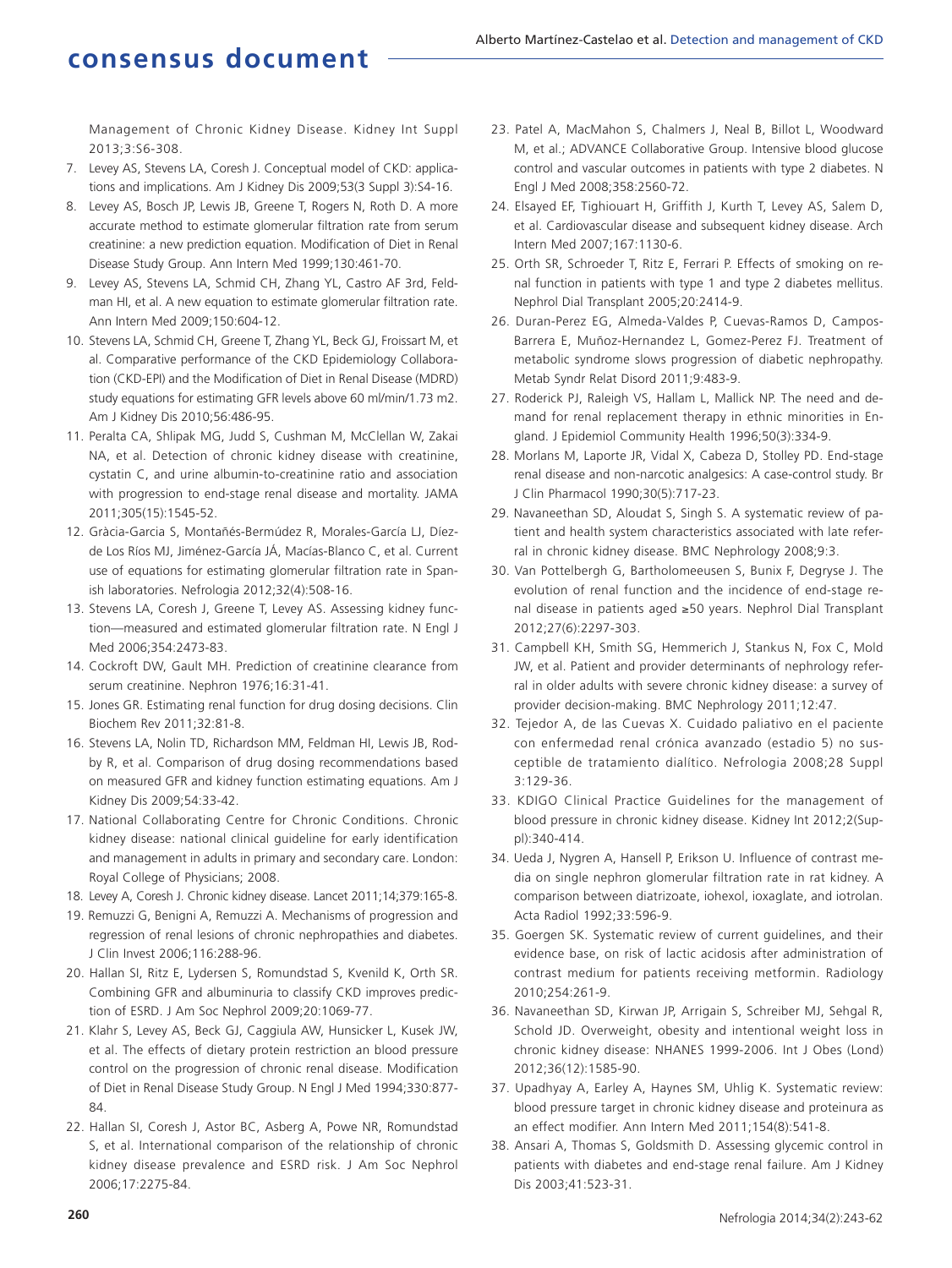- 39. de Boer MJ, Miedema K, Casparie AF. Glycosylated haemoglobin in renal failure. Diabetologia 1980;18:437-40.
- 40. Scott MG, Hoffman JW, Meltzer VN, Siegfried BA, Chan KM. Effects of azotemia on results of the boronate-agarose affinity method and in exchange methods for glycated hemoglobin. Clin Chem 1984;30:896-8.
- 41. Wettre S, Lundberg M. Kinetics of glycosylated hemoglobin in uremia determined on ion-exchange and affinity chromatography. Diabetes Res 1986;3:107-10.
- 42. Paisey R, Banks R, Holton R, Young K, Hopton M, White D, et al. Glycosylated haemoglobin in uraemia. Diabet Med 1986;3:445-8.
- 43. Joy MS, Cefalu WT, Hogan SL, Nachman PH. Long-term glycemic control measurements in diabetic patients receiving hemodialysis. Am J Kidney Dis 2002;39:297-307.
- 44. Gómez-Huelgas R, Martínez-Castelao A, Artola S, Górriz JL, Menéndez E, en nombre del Grupo de Trabajo para el Documento de Consenso sobre el tratamiento de la diabetes tipo 2 en el paciente con enfermedad renal crónica. Documento de Consenso sobre el tratamiento de la diabetes tipo 2 en el paciente con enfermedad renal crónica. Nefrologia 2014;34(1):34-45.
- 45. Snyder RW, Berns JS. Use of insulin and oral hypoglycemic medications in patients with diabetes mellitus and advanced kidney disease. Semin Dial 2004;17:365-9.
- 46. Reiner Z, Catapano AL, De Backer G, Graham I, Taskinen MR, Wiklund O, et al. ESC/EAS Guidelines for the management of dyslipidaemias: the Task Force for the management of dyslipidaemias of the European Society of Cardiology (ESC) and the European Atherosclerosis Society (EAS). Eur Heart J 2011;32:1769-818.
- 47. Tonelli M, Keech A, Shepherd J, Sacks F, Tonkin A, Packard C, et al. Effect of pravastatin in people with diabetes and chronic kidney disease. J Am Soc Nephrol 2005;16:3748-54.
- 48. Collins R, Armitage J, Parish S, Sleigh P, Peto R; Heart Protection Study Collaborative Group. MRC/BHF Heart Protection Study of cholesterol-lowering with simvastatin in 5963 people with diabetes: a randomised placebo-controlled trial. Lancet 2003;361:2005-16.
- 49. Wanner C, Krane V, März W, Olschewski M, Mann JF, Ruf G, et al.; German Diabetes and Dialysis Study Investigators. Atorvastatin in patients with type 2 diabetes mellitus undergoing hemodialysis. N Engl J Med 2005;353:238-48.
- 50. Fellström BC, Jardine AG, Schmieder RE, Holdaas H, Bannister K, Beutler J, et al.; for the AURORA Study Group. Rosuvastatin and cardiovascular events in patients undergoing hemodialysis. N Engl J Med 2009;360:1395-407.
- 51. SHARP Collaborative Group. Study of Heart and Renal Protection (SHARP): randomized trial to assess the effects of lowering low-density lipoprotein cholesterol among 9,438 patients with chronic kidney disease. Am Heart J 2010;160:785-94.
- 52. KDIGO Clinical Practice Guideline for Lipid Management in Chronic Kidney Disease. Kidney Int 2013 (Suppl);3:259-305.
- 53. Klag MJ, Whelton PK, Randall BL, Neaton JD, Brancati FL, Ford CE, et al. Blood pressure and end-stage renal disease in men. N Engl J Med 1996;334:13-8.
- 54. Pinto-Sietsma SJ, Mulder J, Janssen WM, Hillege HL, de Zeeuw D, de Jong PE. Smoking is related to albuminuria and abnormal renal function in nondiabetic persons. Ann Intern Med 2000;133:585-91.
- 55. Halimi JM, Giraudeau B, Vol S, Cacès E, Nivet H, Lebranchu Y, et al. Effects of current smoking and smoking discontinuation on renal function and proteinuria in the general population. Kidney Int 2000;58:1285-92.
- 56. Briganti EM, Branley P, Chadban SJ, Shaw JE, McNeil JJ, Welborn TA, et al. Smoking is associated with renal impairment and proteinuria in the normal population: The AusDiab kidney study. Australian Diabetes, Obesity and Lifestyle Study. Am J Kidney Dis 2002;40:704-12.
- 57. Verhave JC, Hillege HL, Burgerhof JG, Gansevoort RT, de Zeeuw D, de Jong PE; PREVEND Study Group. The association between atherosclerotic risk factors and renal function in the general population. Kidney Int 2005;67:1967-73.
- 58. de Boer IH, Sibley SD, Kestenbaum B, Sampson JN, Young B, Cleary PA, et al.; Diabetes Control and Complications Trial/Epidemiology of Diabetes Interventions and Complications Study Research Group. Central obesity, incident microalbuminuria, and change in creatinine clearance in the epidemiology of diabetes interventions and complications study. J Am Soc Nephrol 2007;18:235-43.
- 59. Rossing K, Christensen PK, Hovind P, Tarnow L, Rossing P, Parving HH. Progression of nephropathy in type 2 diabetic patients. Kidney Int 2004;66:1596-605.
- 60. Scott LJ, Warram JH, Hanna LS, Laffel LM, Ryan L, Krolewski AS. A nonlinear effect of hyperglycemia and current cigarette smoking are major determinants of the onset of microalbuminuria in type 1 diabetes. Diabetes 2001;50:2842-9.
- 61. Navaneethan SD, Yehnert H, Moustarah F, Schreiber MJ, Schauer PR, Beddhu S. Weight loss interventions in chronic kidney disease: a systematic review and meta-analysis. Clin J Am Soc Nephrol 2009;4:1565-74.
- 62. Feig DI, Kang DH, Johnson RJ. Uric acid and cardiovascular risk. N Engl J Med 2008;359(17):1811-21.
- 63. Niskanen LK, Laaksonen DE, Nyyssönen K. Uric acid level as a risk factor for cardiovascular and all-cause mortality in middle-aged men: a prospective cohort study. Arch Intern Med 2004;164:1546-51.
- 64. George J, Carr E, Davies J, Belch JJF, Struthers A. High-dose allopurinol improves endothelial function by profoundly reducing vascular oxidative stress and not by lowering uric acid. Circulation 2006;114(23):2508-16.
- 65. Hare JM, Mangal B, Brown J, Fisher C, Freudenberger R, Colucci WS, et al. Impact of oxypurinol in patients with symptomatic heart failure. Results of the OPT-CHF Study. J Am Coll Cardiol 2008;51(24):2301-9.
- 66. Noman A, Ang DS, Ogston S, Lang CC, Struthers AD. Effect of high-dose allopurinol on exercise in patients with chronic stable angina: a randomised, placebo controlled crossover trial. Lancet 2010;375(9732):2161-7.
- 67. Feig DI, Soletsky B, Johnson RJ. Effect of allopurinol on blood pressure of adolescents with newly diagnosed essential hypertension. A randomized trial. JAMA 2008;300:924-32.
- 68. Goicoechea M, De Vinuesa SG, Verdalles U, Ruiz Caro C, Ampuero J, Rincón A, et al. Effect of allopurinol in chronic kidney disease progression and cardiovascular risk. Clin J Am Soc Nephrol 2010;5(8):1388-93.
- 69. Becker MA, Schumacher HR, Espinoza LR, Wells AF, MacDonald P, Lloyd E, et al. The urate-lowering efficacy and safety of febuxostat. Arthritis Res Ther 2010;12(2):R63.